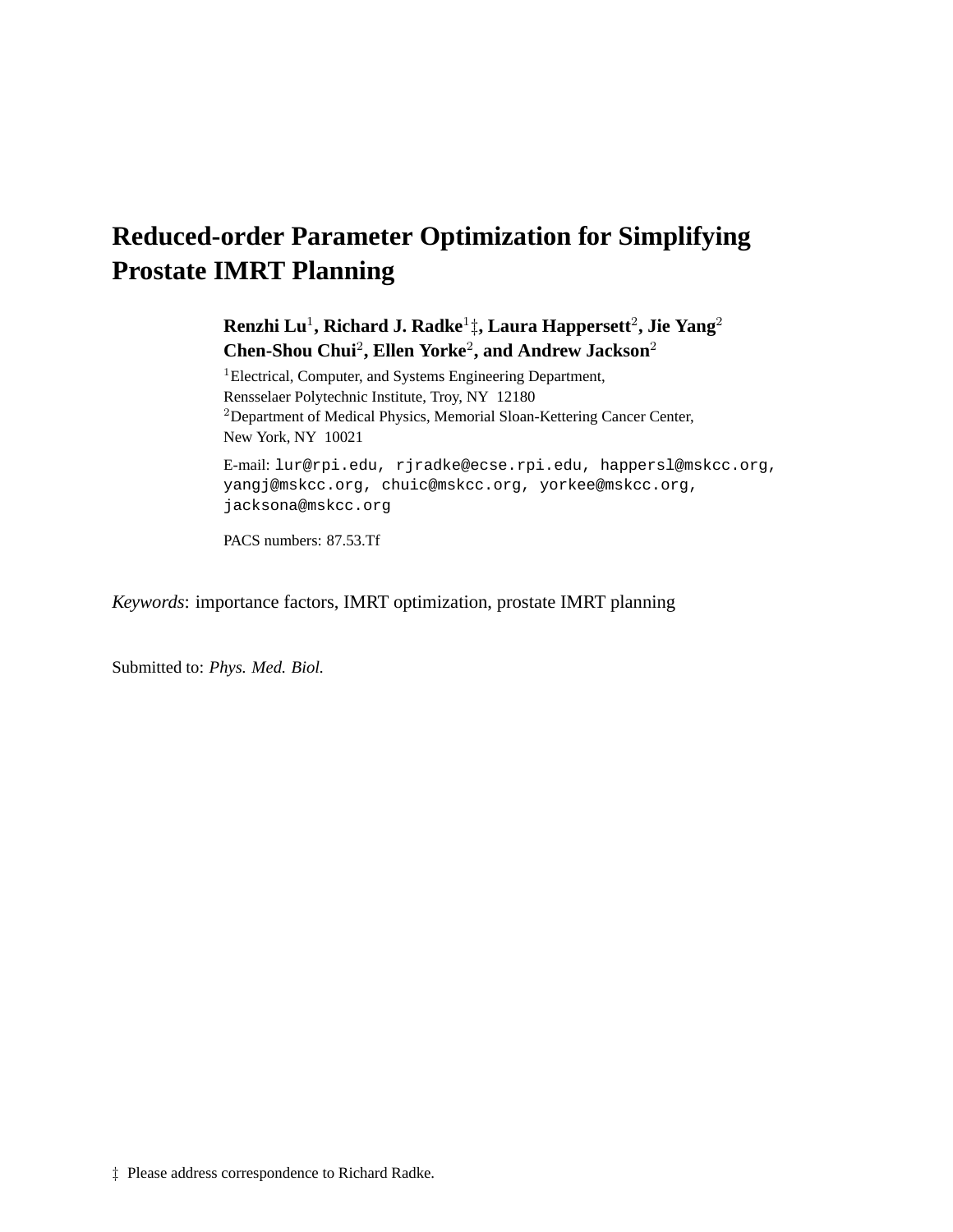#### **Abstract.**

Intensity-modulated radiotherapy (IMRT) has become an effective tool for cancer treatment with radiation. However, even expert radiation planners still need to spend a substantial amount of time manually adjusting IMRT optimization parameters such as dose limits and costlet weights in order to obtain a clinically acceptable plan. In this paper, we describe two main advances that simplify the parameter adjustment process for five-field prostate IMRT planning. First, we report the results of a sensitivity analysis that quantifies the effect of each hand-tunable parameter of the IMRT cost function on each clinical objective and the overall quality of the resulting plan. Second, we show that a recursive random search over the 6 most sensitive parameters as an outer loop in IMRT planning can quickly and automatically determine parameters for the cost function that lead to a plan meeting the clinical requirements. Our experiments on a 10-patient dataset show that for 70% of the cases, we can automatically determine a plan in 10 minutes (on the average) that is either clinically acceptable or requires only minor adjustment by the planner. The outer loop optimization can be easily integrated into a traditional IMRT planning system.

# **1. Introduction**

Intensity-modulated radiotherapy (IMRT) has been called "one of the most important technical advances in radiation therapy since the advent of the medical linear accelerators" (Ling et al., 2004). This computer-controlled method of delivering radiation can precisely irradiate a target with complex 3-D shape while simultaneously protecting normal radiationsensitive tissues (Ling et al., 2004, Palta et al., 2004). The IMRT planning problem is usually solved by dividing each radiation beam into subcomponent pencil beams (or "beamlets"), and applying numerical optimization algorithms to determine the beamlet intensities such that the resultant radiation dose distribution best matches the requirements specified by the physician. The clinical goals of planning are encapsulated in an objective function that assigns a numerical score to each plan.

A basic difficulty is the formulation of this objective function. IMRT planners typically have to make compromises between competing clinical objectives, e.g., delivering as high and as uniform a dose as possible to the planning target volume (PTV), while sparing organs at risk (OARs) and normal tissues as much as possible. However, the compromise desired in any given case is not easy to specify in terms of the parameters (e.g., dose limits, weights, importance factors) defining the objective function. Furthermore, the appropriate parameter values differ from case to case. In current implementations of IMRT, prior knowledge of these parameters is not available, and planners can spend a substantial amount of time adjusting parameters in order to get a clinically acceptable plan. Despite improvements in the speed of numerical optimization procedures, the start-to-finish inverse planning process of obtaining a clinically acceptable IMRT plan for a difficult site can take several hours, largely due to the manual trial-and-error process of adjusting parameters in the objective function (Bedford and Webb, 2003, Bortfeld et al., 2004, Spirou and Chui, 1998). A systematic and partly automated methodology would reduce the time wasted in exploring unfruitful parameter sets and aid in reaching the desired planning goals efficiently.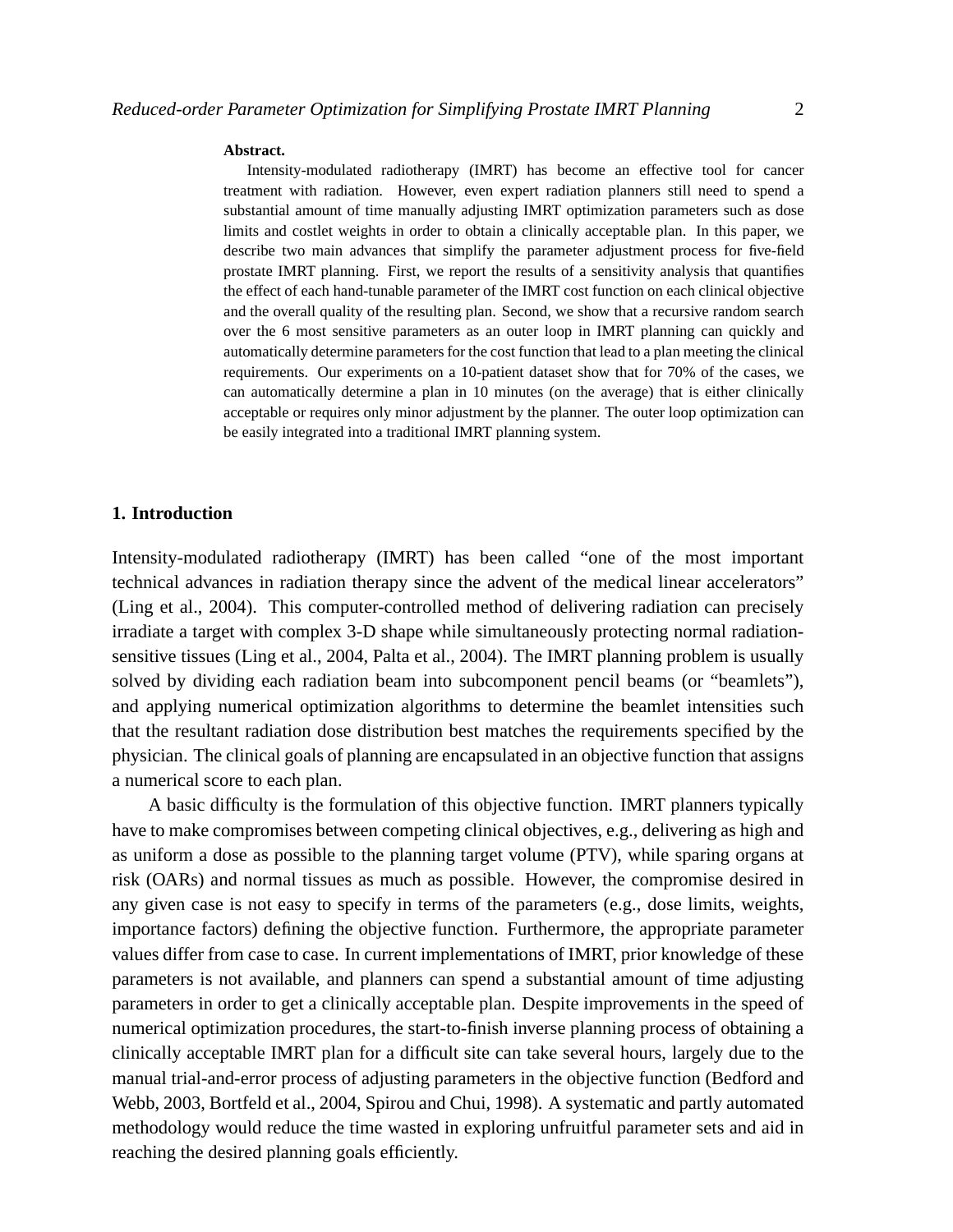In this paper, we describe two main advances that simplify the parameter adjustment process: a sensitivity analysis that identifies important parameter/constraint combinations, and an outer-loop optimization algorithm over the sensitive parameter set that can quickly and automatically determine parameters for the cost function that lead to a plan meeting the clinical requirements. We focus on the clinical planning procedure applied at Memorial Sloan-Kettering Cancer Center (MSKCC), and study prostate cancer treatment planning to a prescription dose of 86.4 Gy with 5-field IMRT (Ling et al., 2004). The paper is organized as follows. In Section 1.1, we review the types of tunable parameters commonly encountered in IMRT objective functions, and methods for their determination. In Section 2.1, we describe our mathematical formulation for prostate IMRT planning, and introduce our framework for outer-loop parameter optimization. In Section 2.2, we describe methods for sensitivity analysis that quantify the effect of each hand-tunable parameter of the IMRT cost function on each clinical objective. In Section 2.3, we describe a score function that ranks a plan based on how well it satisfies multiple clinical constraints. Section 2.4 describes the parameter optimization algorithm, which uses a recursive random search algorithm for fast global optimization. Sections 3.1 and 3.2 present sensitivity analysis and parameter optimization results on a 36-patient dataset using simplified dose calculations. A 10-patient subset is then evaluated clinically for acceptability following full dose calculation in Section 3.3. Section 4

#### *1.1. Tunable Parameters in IMRT Objective Functions*

concludes the paper with discussion and ideas for future work.

A typical scalar objective function for IMRT planning is composed of several dose- and dose-volume-based terms (i.e., costlets (Kessler et al., 2005)). Each term includes a dose parameter (i.e., a minimum or maximum limit) or a pair of dose-volume parameters (i.e., a point on a dose-volume-histogram (DVH) curve), and reflects a clinical objective. The costlets are usually combined into a scalar value using a weighted sum that reflects the relative penalty imposed by the planner for not satisfying each objective. While in theory, inverse treatment planning is a one-step, automatic process once the cost function is fixed, in practice, a great deal of trial and error is required to arrive at parameter settings such that the resulting minimizer is clinically acceptable (Purdy et al., 2001). The weights (or "importance factors") are used by the planner to try to "steer" the optimization algorithm to more clinically desirable solutions (Webb, 2001), but this can be difficult since these weights are inherently imprecise and unintuitive (Bedford and Webb, 2003). The role of dose limits in IMRT optimization is also confusing, since it has been observed that in a penalty-based objective function, dose limits more stringent than are clinically necessary are frequently required to obtain convergence to an acceptable plan (see, e.g., (Samuelsson and Johansson, 2003, Spirou and Chui, 1998, Starkschall et al., 2001)).

The influence of different sets or distributions of importance factors on the qualitative character of the resulting plans has been investigated (e.g., (Lian and Xing, 2004, Meyer et al., 2004)), but not on a very large scale. Typically, only a few parameter combinations are tested to demonstrate that a difference exists. In contrast, the sensitivity analysis and reduced-order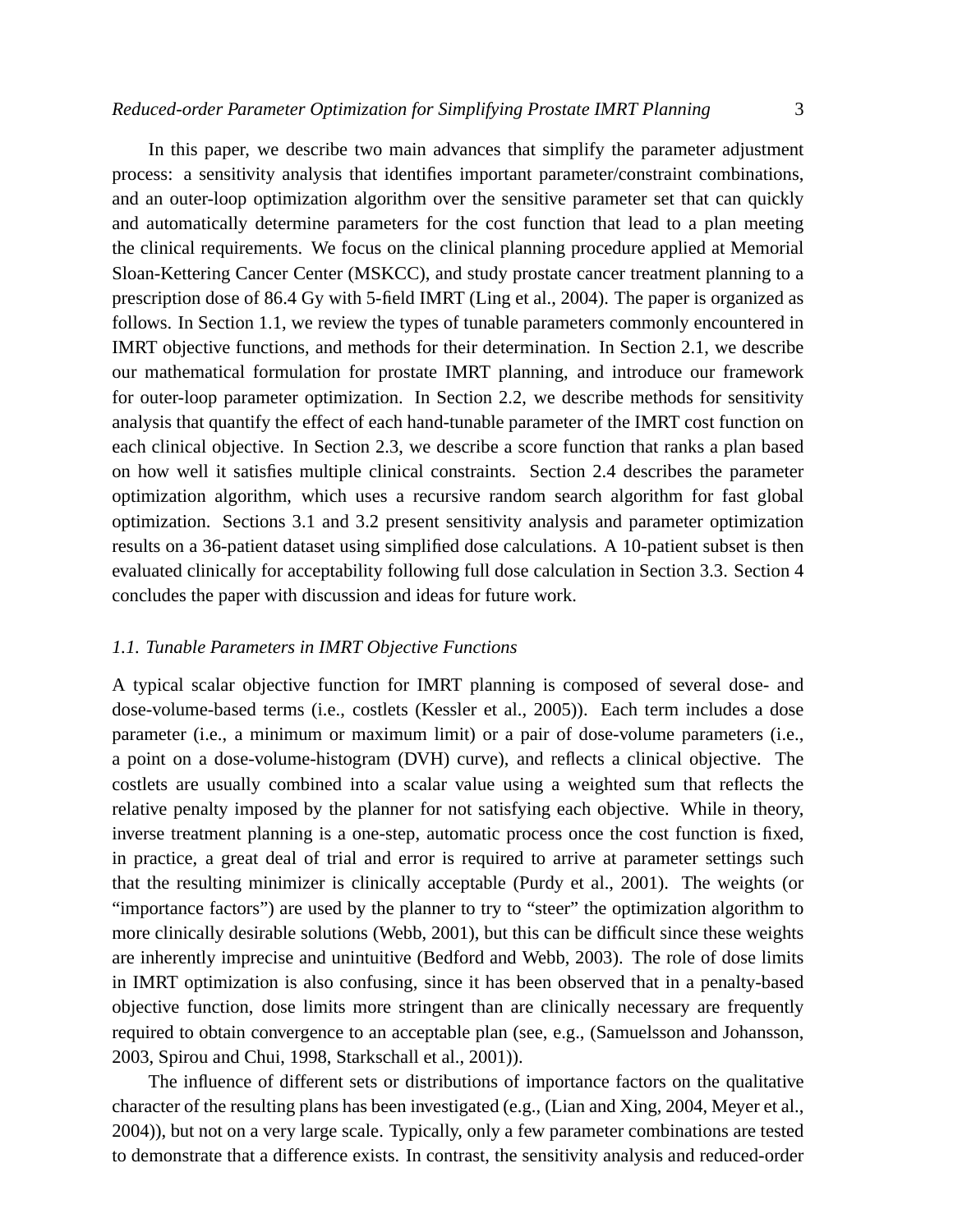models described below integrate results and experience from tens of previously planned cases and thousands of parameter combinations.

Several researchers have investigated methods for easing the planner's task by automatically determining good importance factors. Wu and Zhu (Wu and Zhu, 2001) used a genetic algorithm to alternately optimize over importance factors and beam weights. Bedford and Webb (Bedford and Webb, 2003) eliminated the importance factors by introducing a constraint-based objective function, and optimized beam weights using simulated annealing. Both approaches were applied to 3D Conformal Radiotherapy (CRT); however, for IMRT optimization, using such stochastic methods would be extremely slow because of the large number of beamlets to be determined. One solution is to optimize the beamlet intensities using a fast, deterministic method in an inner loop, while iteratively searching for "good" parameters in an outer loop. Xing et al. (Xing et al., 1999a,b) suggested a ranking function based on a plan's deviation from an ideal DVH for each organ, and showed how the ranking function could be minimized to determine the optimal importance factors. However, assuming simultaneous ideal DVHs for all targets/OARs may not be very realistic from a clinical perspective, and it is not clear whether this approach can scale up to full IMRT planning problems.

Fewer publications have investigated the effect of dose limits in penalty-based objective functions. Hunt et al. (Hunt et al., 2002) summarized the influence of optimization parameters on the resulting dose distributions, and observed that dose limits generally have a greater influence than importance factors. They specified a procedure for changes to be made in optimization parameters given specific deficits in clinical plans. However, this method only suggested the direction of change, and was heuristically implemented by hand. Barbiere et al. (Barbiere et al., 2002) searched for the best optimization parameters via structured grid searches over historical plans, using a recipe based on empirical knowledge. However, such grid searches might not be suitable for a degenerate parameter space, i.e., one in which different combinations of parameters lead to similar dose distributions.

Penalty-based scalar objective functions are not the only option for IMRT planning. A recent focus of interest is multiobjective (MO) optimization, first introduced in (Cotrutz et al., 2001), which results in a representative set of Pareto-efficient solutions for various conflicting optimization objectives. Craft et al. (Craft et al., 2005) showed how to find the Pareto-efficient space of solutions for MO optimization, and developed an interface for the planner to examine the way the tradeoffs change when the optimization parameters are altered. Other recent approaches were described by Romeijn et al. (Romeijn et al., 2004) and Yu (Yu, 1997). While neither the trial-and-error tweaking process described above nor prior knowledge about the parameters is required, a major drawback of the MO approach is speed, since a large number of full-dose-calculated candidate plans need to be generated. Furthermore, given a set of solutions, the problem of choosing the "best" one from a clinical and patientspecific perspective still remains (Amols and Ling, 2002). A decision-making process that incorporates clinical reasoning was introduced by Meyer et al. (Meyer et al., 2004), but it only works when the trade-offs between different plans are very large. Another natural approach is to cast IMRT as a constrained minimization problem (see, e.g., (Romeijn et al., 2003, Shepard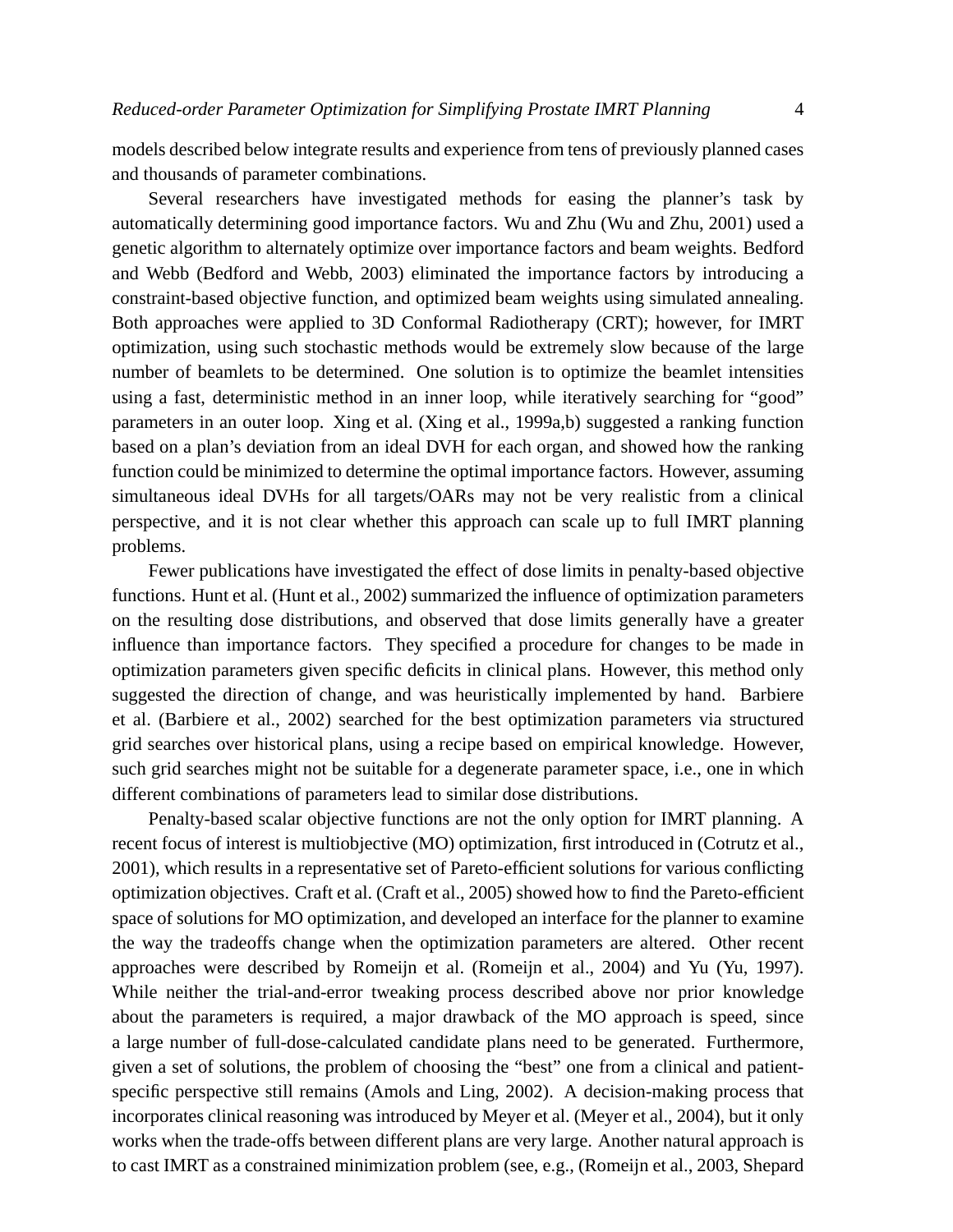et al., 1999)), but this is still not the clinical standard, since efficiently solving such problems with DVH-based constraints is very difficult. We also note that Starkschall et al. (Starkschall et al., 2001) described an approach to treatment planning based on an applying an automatic search algorithm to simply find a feasible solution to all the constraints. However, in case no feasible solution is found, manual trial-and-error relaxation of constraints is still necessary, and the approach seems difficult to scale from CRT to IMRT.

In this study, we concentrate on penalty-based objective functions consisting of dose and dose-volume terms, since these are the norm in clinical IMRT planning (Langer et al., 2003). However, we note that the tools developed below would be mathematically general enough to apply to parameter estimation problems in dose-response-based objective functions, e.g., those based on TCP, NTCP, the equivalent uniform dose (EUD) (Wu et al., 2002), or the effectvolume histogram (EVH) (Alber and Nüsslin, 2002). Furthermore, the sensitivity analysis we propose may also be useful in a multiobjective context (e.g., by indicating which combinations of objectives on the Pareto front are worth exploring).

# **2. Materials and Methods**

#### *2.1. IMRT Planning for the Prostate*

To meet the clinical goals, we use the quadratic dose-based objective function implemented at MSKCC (Spirou and Chui, 1998, Ling et al., 2004), and determine the beamlet intensities by numerical optimization. For the kth target, the corresponding objective function term is:

$$
F_{target_k} = \frac{1}{N_k} \left( \sum_{i=1}^{N_k} (D_i - D_{pres_k})^2 + w_{min_k} \sum_{i=1}^{N_k} (D_i - D_{min_k})^2 \cdot \Theta(D_{min_k} - D_i) + w_{max_k} \sum_{i=1}^{N_k} (D_i - D_{max_k})^2 \cdot \Theta(D_i - D_{max_k}) \right),
$$
\n(1)

where  $N_k$  is the number of points in the target, and  $D_i$  is the dose to the *i*th point in the target.  $D_{pres_k}$  is the prescription dose, and  $D_{min_k}$  and  $D_{max_k}$  are the minimum and maximum dose allowed without penalty.  $w_{min_k}$  and  $w_{max_k}$  are the penalties (weights) for under- and over-dosing, and  $\Theta(x)$  is the Heaviside function. The choice of the parameter set  $P_k = \{D_{pres_k}, D_{min_k}, D_{max_k}, w_{min_k}, w_{max_k}\}\$  completely specifies the objective function for target  $k$ . A similar objective function term is defined for each organ at risk (OAR), which also includes parameters  $D_{dv_k}$  and  $w_{dv_k}$  that define the dose-volume-histogram (DVH) constraints:

$$
F_{OAR_k} = \frac{1}{N_k} \left( w_{max_k} \sum_{i=1}^{N_k} (D_i - D_{max_k})^2 \cdot \Theta(D_i - D_{max_k}) + w_{dv_k} \sum_{i=1}^{N_{dv_k}} (D_i - D_{dv_k})^2 \cdot \Theta(D_i - D_{dv_k}) \right),
$$
\n(2)

where the sum in the second term is carried out over the lowest  $N_{dv_k}$  doses that are greater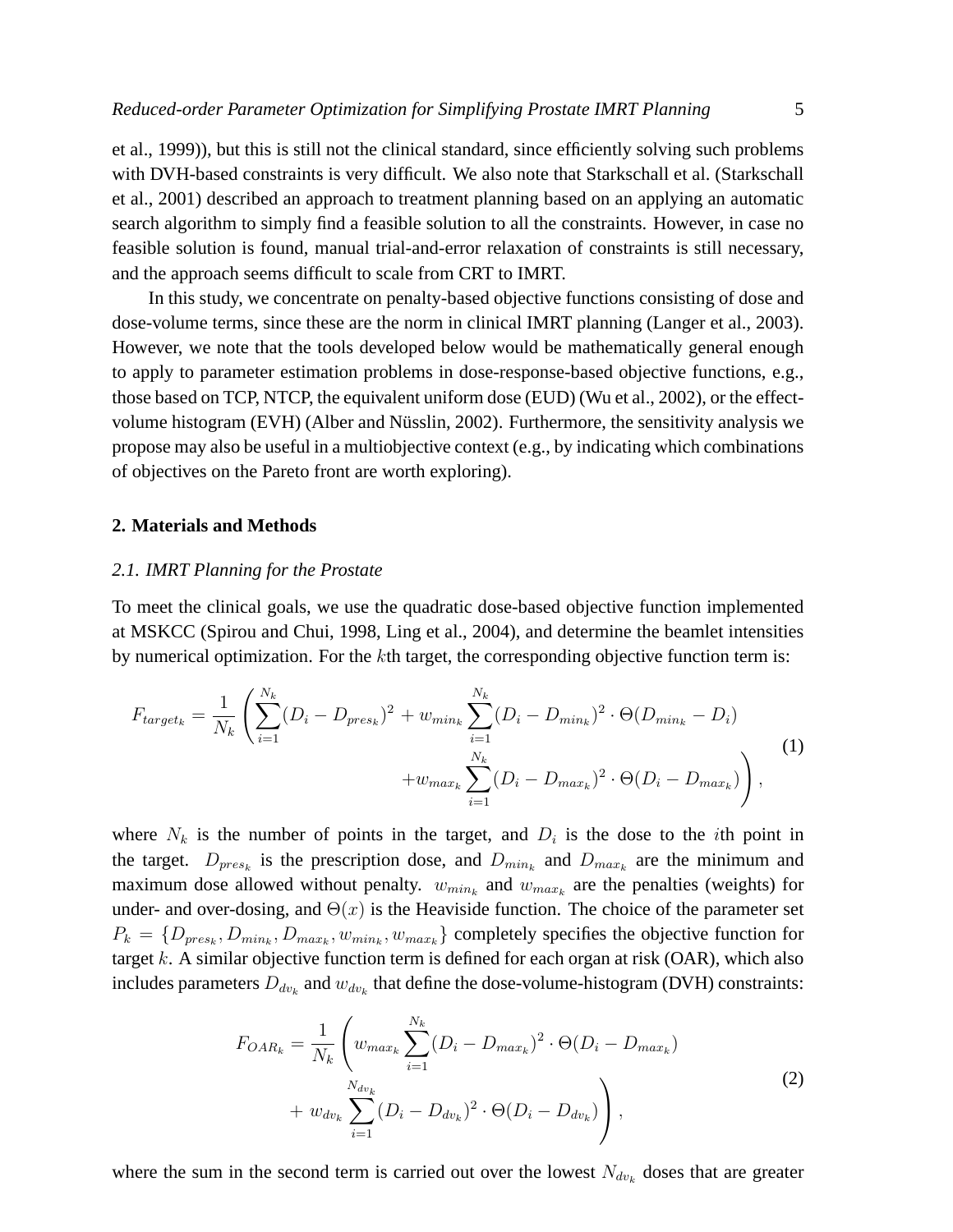| Targets $D_{pres}$ $D_{min}$ $w_{min}$ $D_{max}$ $w_{max}$ |  |                       |  |                      |  |  |                                                   |
|------------------------------------------------------------|--|-----------------------|--|----------------------|--|--|---------------------------------------------------|
| PTVE   100% 98% 50 102% 50                                 |  |                       |  |                      |  |  | OARs $D_{max}$ $w_{max}$ $D_{dv}$ $w_{dv}$ Volume |
| Overlap 84% 83% 10 85% 20                                  |  |                       |  | RectOE 85% 20 30% 20 |  |  | 30%                                               |
|                                                            |  | Mid 98% 97% 10 99% 10 |  | BladO 96% 35 30% 20  |  |  | 30%                                               |

Table 1: Default parameters for the targets.

Table 2: Default parameters for the OARs.

than  $D_{dv_k}$ , and  $N_{dv_k}$  is the minimum number of point dose changes required to bring the kth organ into compliance with the DVH constraint (Spirou and Chui, 1998).

At MSKCC, a typical prostate plan objective function has 3 target structures (the expanded PTV, or PTVE; the overlap region between the PTV and rectum, or Overlap; and a cylindrical structure near the center of the PTV for the protection of the urethra, or Mid), as well as 2 OAR structures (the expanded outer rectal wall, or RectOE; and the outer bladder wall, or BladO). § Hence we can formulate the overall intensity optimization problem as:

$$
I^*(P) = \arg\min_{I} \left( \sum_{j=1}^{N_{target}} F_{target_j}(D(I), P) + \sum_{k=1}^{N_{OAR}} F_{OAR_k}(D(I), P) \right),
$$
 (3)

where  $P = \{P_j, j = 1, \ldots, N_{target}, P_k, k = 1, \ldots, N_{OAR}\}\$ is the set of about 20 dose limits and weights for all the optimization structures that defines the objective function. The current MSKCC clinical evaluation protocol requires that the plan for IMRT treatment of the prostate to 86.4 Gy satisfies the following conditions: (1) for the PTV,  $V_{95} \ge 87\%$ , and  $D_{max} \le 111\%$ , (2) for the rectal wall,  $V_{87} \le 30\%$ ,  $V_{54} \le 53\%$ , and  $D_{max} \le 99\%$ , and (3) for the bladder wall,  $V_{54} \leq 53\%$ . All doses are expressed as percentage of the prescription dose, and the notation  $V_x$  means the structure volume percentage receiving at least  $x\%$  of the prescription dose. The parameters P must be carefully selected, usually by an expert planner's judgment and/or manual iterations, to obtain a clinically acceptable dose distribution that satisfies the constraints of the protocol, as illustrated in Figure 1a. As described above, determining viable parameter values is not an immediate, one-step process for several reasons, the main one being that the sum-of-penalties form of the objective function is not guaranteed to force the resulting solution to fully satisfy the clinical constraints. Tables 1 and 2 list the default parameter settings specified in the current protocol, which serve as the starting points for manual adjustment.

Our goal in this paper is to automatically find a set of parameters such that the minimizer of the corresponding IMRT objective function satisfies the clinical constraints. One option would be to perform an exhaustive search over the approximately 20-dimensional parameter space as in (Xing et al., 1999a,b), which would be computationally inefficient. Instead, we

<sup>§</sup> The expanded structures are slightly larger than the corresponding anatomical structures. These "dummy" structures are used by MSKCC planners to guide their particular optimization algorithm to a more clinically desirable solution. Evaluation of the resulting plan is done on the basis of dose to the true anatomical structures (e.g. the PTV and the rectal wall).

 $\parallel$  Equation (3) reflects MSKCC's clinical practice that the prescription dose weights for all targets are equal to 1. In theory, these weights could be independently adjusted, but in practice, the planners find that adjusting the weights on the minimum and maximum dose constraints allows them to achieve satisfactory clinical outcomes.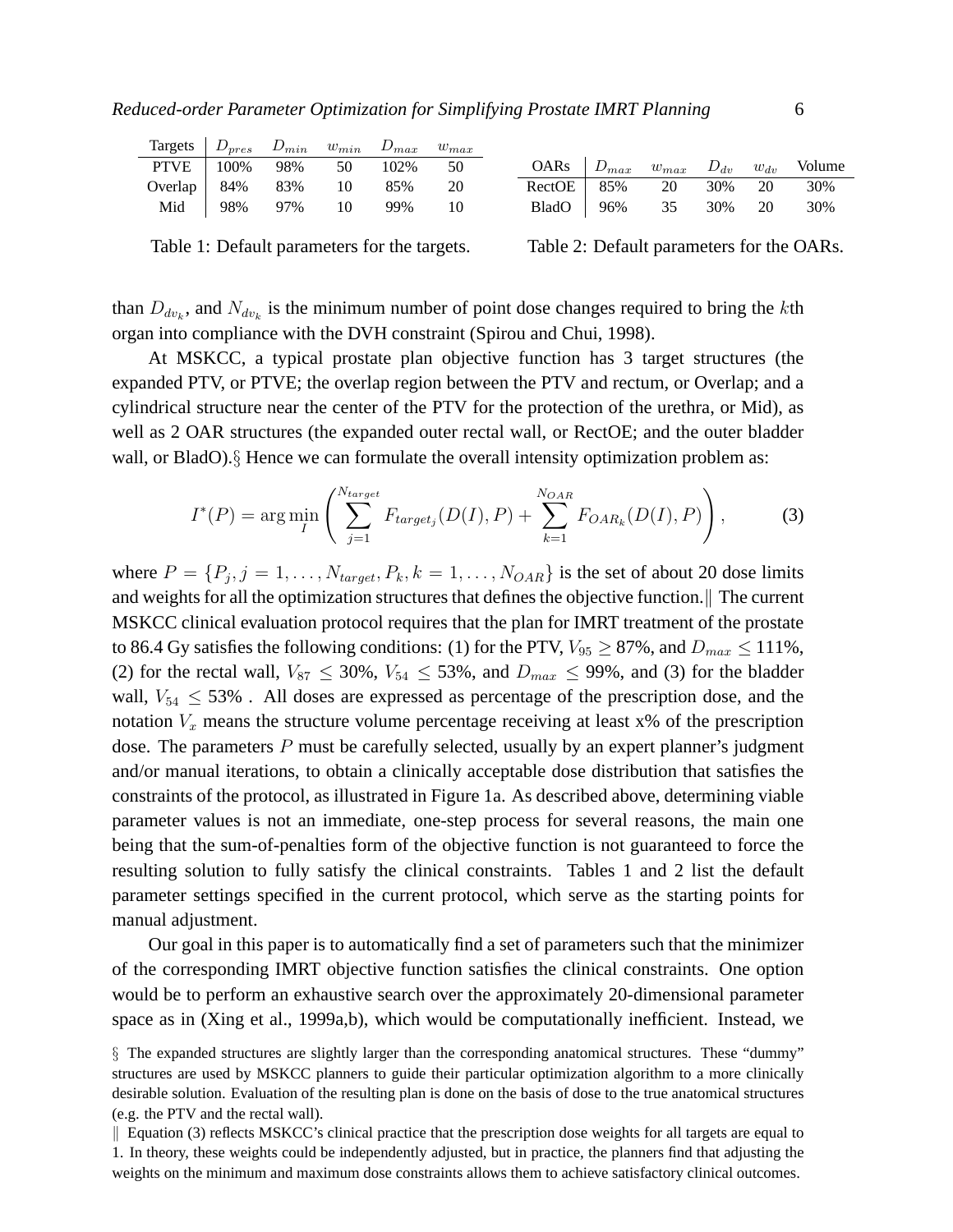

Figure 1: Clinical planning and our proposed outer-loop algorithm. (a) In the clinic, a planner manually adjusts a set of patient-specific parameters P defining a cost function, and optimizes the cost function using an automatic algorithm (shaded box). If all constraints of the protocol are satisfied and the plan is judged to be acceptable, the resulting beam intensities are used to treat the patient. (b) We propose to replace the dotted box with an algorithm that automatically determines a parameter set that will result in a clinically acceptable plan. A patient-independent ranking function  $R$  reflecting the constraints of the protocol is minimized in an outer loop over a small subset of the parameters, determined based on sensitivity analysis.

performed a sensitivity analysis to evaluate the way weights and dose limits affect the clinical constraints, and more importantly, to identify the critical parameters that really have an impact on inverse planning.

We obtained clinical five-field, 86.4 Gy IMRT plans for 36 prostate cancer patients from MSKCC, all created by experienced planners; the access to this data was approved by the MSKCC Privacy Review Board. These hand-tuned clinical plans were referred to as ground truth. Our automated parameter optimization used the same CT data and beam directions, but the tunable parameters  $P$ , and hence the intensities, were chosen according to the following procedure. We first performed the sensitivity analysis (discussed in the next section) on the first 5 patients, and the resulting sensitivity measures were averaged over these patients to determine the sensitive set. Since patients were numbered randomly, these five patients had no obvious connections with each other. Then we performed a two-loop optimization over all 36 patients, as illustrated in Figure 1b. The inner loop optimized the intensity distribution given a parameter set  $P$ , and the outer loop optimized the sensitive parameter set  $P'$  with respect to a patient-independent ranking function  $R$  that reflects how well a plan satisfies the clinical evaluation criteria. An approximate dose calculation algorithm was applied in the outer loop to increase speed while maintaining accuracy (see Section 2.3). The resultant dose statistics were compared with those from the clinical ground truth. Finally, 10 randomly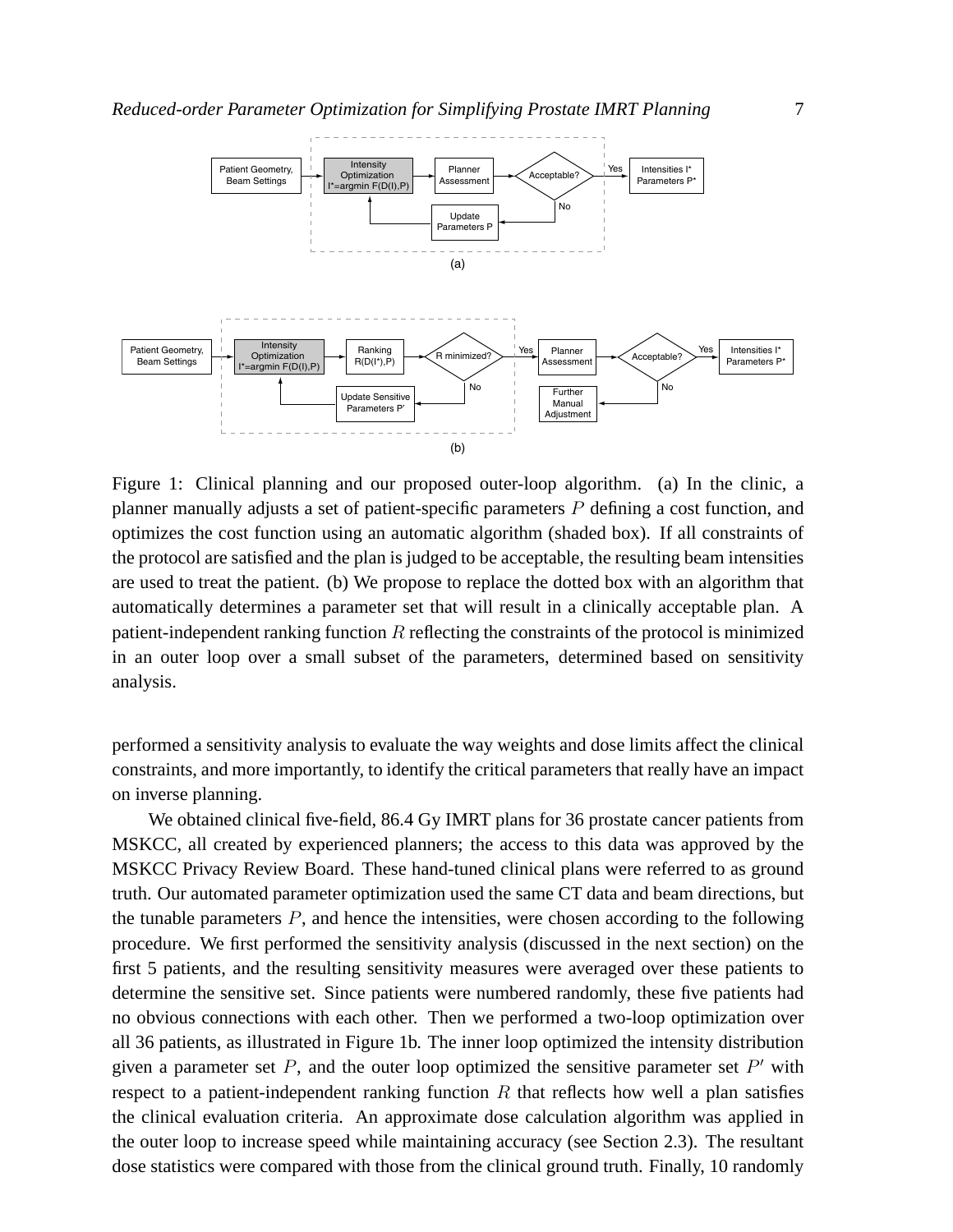selected plans were evaluated by the same physicist with extensive experience with prostate planning at MSKCC.

The automatically generated plans (i.e., parameter sets and field intensities) might not coincide with the clinical plans, due to the mathematical degeneracies discussed in the next section. For the purpose of the experiment, we assume that the quality of the plan is defined entirely by the degree to which the clinical constraints described above are satisfied.

The protocol at MSKCC requires that, prior to evaluation of a treatment plan, the dose distribution is normalized so that the maximum dose to the PTV is equal to 110%. Since our goal is to be able to clinically evaluate the outer-loop plans and directly compare them to plans for the same patients produced in the clinic, all of our sensitivity analysis refers to the response variables of plans after this normalization.

#### *2.2. Parameter/Constraint Sensitivity Analysis*

The goal of sensitivity analysis is to automatically divide the parameter set defining the IMRT objective function into 3 subsets:

- (i) The fixed set, in which the parameters are held approximately constant by the planners in practice.
- (ii) The sensitive set. Varying any element of this set of parameters will greatly affect the plan evaluation.
- (iii) The insensitive set. The statistics of plan evaluation are not significantly influenced by this set of parameters. This leads to the degeneracy problem, i.e., that different sets of parameters can lead to similar dose distributions.

The first set is easy to identify; for prostate planning at MSKCC, it includes: (1) the prescription dose for PTVE (100% by definition); (2) the maximum and minimum dose for PTVE, Overlap and Mid, which are always of the form  $D_{pres} \pm 1\%$  or  $D_{pres} \pm 2\%$ ; and (3) the volume of RectOE constrained to a particular dose, which is always 30%. The planners have found empirically that they can arrive at acceptable solutions while keeping these parameters fixed. However, it is less obvious which of the remaining parameters are in the sensitive set and which are not.

We illustrate the idea of sensitivity analysis for prostate IMRT with a motivating example. We vary two parameters, the weights for PTVE Dmax and Dmin, and hold the other parameters of the objective function constant. The beamlet intensities are then optimized using each set of parameters and the clinical dose statistic  $V_{95}^{PTV}$  is evaluated. Subsequently, the RectOE Dmax, BladO Dmax and RectoE DVH doses were incremented by 10% and the process repeated. As shown in Figure 2,  $V_{95}^{PTV}$  coverage is very sensitive to PTVE Dmin weight. It is also influenced by the combination of RectOE Dmax, BladO Dmax and RectOE DVH doses. As we loosen the OAR requirements by increasing the dose limits in this combination,  $V_{95}^{PTV}$  improves significantly. However,  $V_{95}^{PTV}$  is relatively insensitive to PTVE Dmax weight.

To quantify this intuition for all parameters and planning goals, we carried out a systematic sensitivity analysis for the prostate. We note that in the context of constrained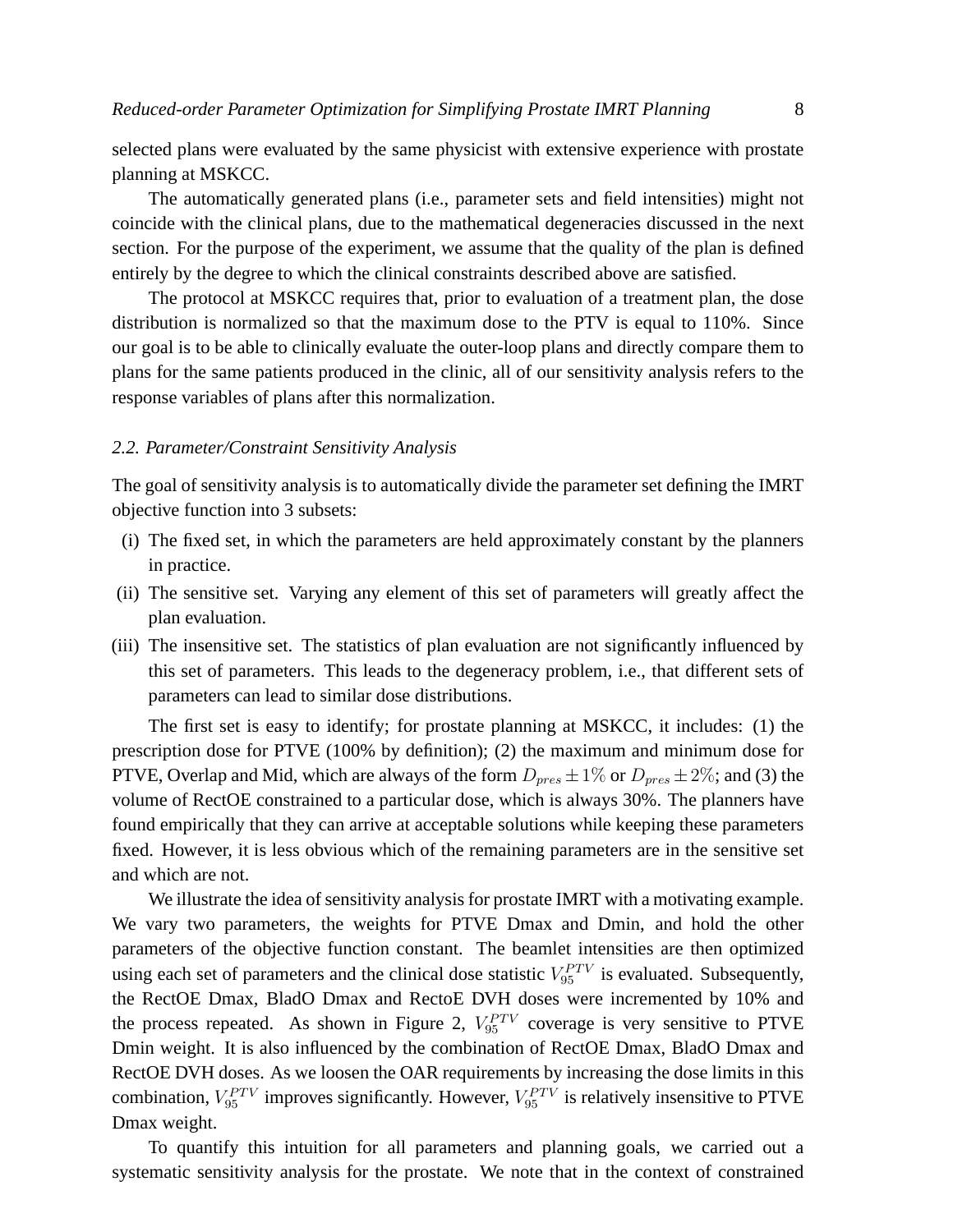



Figure 2: Example of sensitive/insensitive parameters.  $V_{95}^{PTV}$  is displayed as a function of the PTVE Dmax weight and Dmin weight. The relationship is also controlled by RectOE max dose, RectOE DVH dose and BladO max dose.

optimization, Alber et al. (Alber et al., 2002) reported the sensitivity of the objective function with respect to changes in dose limits using a Lagrange multiplier approach; however, such Lagrange information is not available in our unconstrained problem (3). We applied Monte Carlo simulation to measure the sensitivity of all clinical output variables (i.e., the dose and dose-volume constraints that determine the clinical acceptability of a plan), with respect to the tunable input parameters (i.e., the dose and dose-volume limits and penalties used in optimization). First, we determined the natural range of input parameters based on the values observed over all the training patients. Then, for each training patient, we generated 2000 full sets of input parameters from this range by Latin hypercube sampling (a particular case of stratified sampling that achieves a better coverage of the space of input parameters (Saltelli et al., 2004)). For each set of input parameters, we then minimized the corresponding IMRT cost function using the conjugate gradient method used in the clinic (Spirou and Chui, 1998), and obtained the values of the clinical output variables. Finally, we quantified the sensitivity of each input/output combination using three statistical measures. Using these measures, we can test whether the following hypothesis is true: "no correlation exists between IMRT outcome  $Y_i$  and IMRT parameter setting  $X_i$  at the 95% confidence level". In the subsequent parameter adjustment (either by the planner's manual adjustment or by an outer-loop optimization as we describe below), only a small subset of the parameters, i.e., the sensitive set, needs to be explored, which will decrease the dimensionality of the parameter space significantly. The other parameters are simply fixed to their defaults.

Suppose we generate M samples, each of which consists of a scalar clinical outcome Y, and N independent IMRT parameters  $X_1, \dots, X_N$ . From the M samples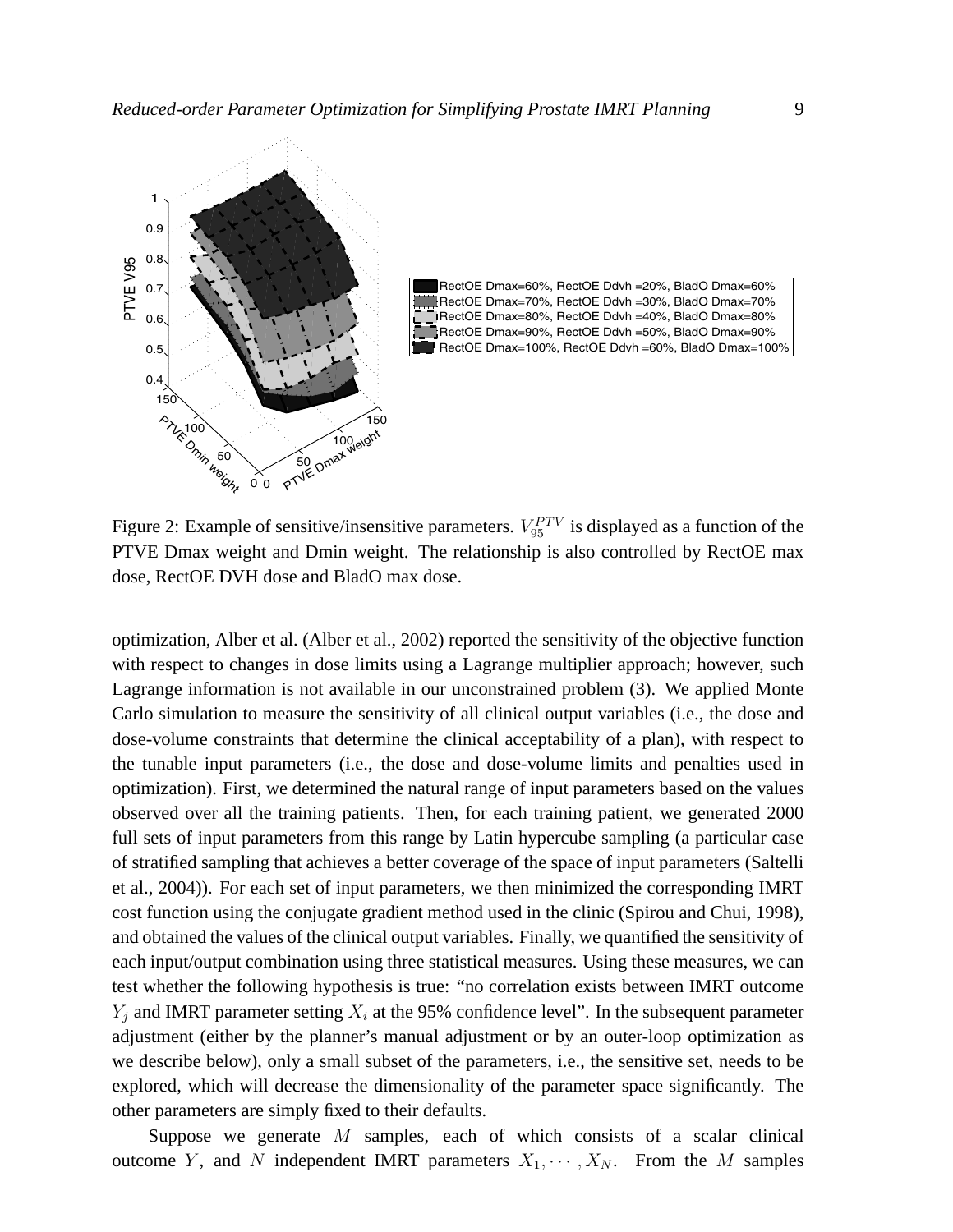$\{(Y_i, X_{i1}, \dots, X_{iN}), i = 1, \dots, M\}$ , we compute the following statistics between Y and  $X_j, j = 1, ..., N$  (Kutner et al., 2004):

• The linear correlation coefficient, also known as the Pearson product moment correlation coefficient (PMCC):

$$
PMCC(X_j, Y) = \frac{\frac{1}{M-1} \sum_{i=1}^{M} (X_{ij} - \bar{X}_j)(Y_i - \bar{Y})}{Std(X_j)Std(Y)},
$$
\n(4)

where  $\overline{\cdot}$  and  $Std(\cdot)$  represent the mean value and the standard deviation of a variable.

• The partial correlation coefficient (PCC):

$$
PCC(X_j, Y) = PMCC(X_j - \hat{X}_j, Y - \hat{Y}),
$$
\n(5)

where  $\hat{X}_j = b_0 +$  $\overline{ }$  $\sum_{k\neq j} b_k X_k$  and  $\hat{Y}=c_0+\sum$  $k \neq j$   $c_k X_k$  represent the linear regressions from  $X_k, k \neq j$  onto  $X_j$  and Y. Thus, the PCC provides a measure of the strength of the linear relationship between two variables after a correction has been made for the linear effects of the other variables in the analysis.

• The standardized rank regression coefficients (SRRC):

$$
SRRC(X_j, Y) = \frac{b_j Std(Rank(X_j))}{Std(Rank(Y))},\tag{6}
$$

where  $Rank(\cdot)$  is the transformation that replaces the data points with their corresponding ranks, i.e., rank 1 is assigned to the smallest observation and rank M to the largest observation.  $b_j$  is the linear regression coefficient from  $Rank(X_j)$  onto  $Rank(Y)$ . The problem associated with poor linear fits to nonlinear data can often be avoided with the use of rank transformations.

#### *2.3. Scoring Candidate Plans*

We next require a score function  $R(P)$  that quantifies the degree to which the dose distribution provided by minimizing the optimization function with parameters  $P$  meets the clinical constraints. As described above, the treatment protocol is usually expressed in terms of several points on the DVH curves. Thus, we use a score function based on these key points, rather than an entire ideal DVH curve for each organ as in (Xing et al., 1999a).

Under the clinical protocol for 86.4 Gy prostate IMRT at MSKCC, we try to maximize the target dose coverage  $V_{95}^{PTV}$  and cold-spot  $D_{min}^{PTV}$ , while minimizing the rectal wall hot-spot  $D_{max}^{rectwall}$ , as well as certain points on the OAR DVH's:  $V_{87}^{rectwall}$ ,  $V_{54}^{rectwall}$ , and  $V_{54}^{bladwall}$ . In addition, the planners usually try to push the middle constraint of the rectum (i.e.,  $V_{54}^{rectwall}$  ) to the protocol limit. Hence, we used a score function of the form:

$$
R(D) = \alpha_1 \cdot g(87 - V_{95}^{PTV}(\%)) + \alpha_2 \cdot g(75 - D_{min}^{PTV}(\%)) + \alpha_3 \cdot g(V_{87}^{rectwall}(\%) - 30) + \alpha_4 \cdot g(D_{max}^{rectwall}(\%) - 99) + \alpha_5 \cdot g(V_{54}^{bladwall}(\%) - 53) + \alpha_6 \cdot g(V_{54}^{rectwall}(\%) - 53) + \alpha_7 \cdot g(48 - V_{54}^{rectwall}(\%)),
$$

(7)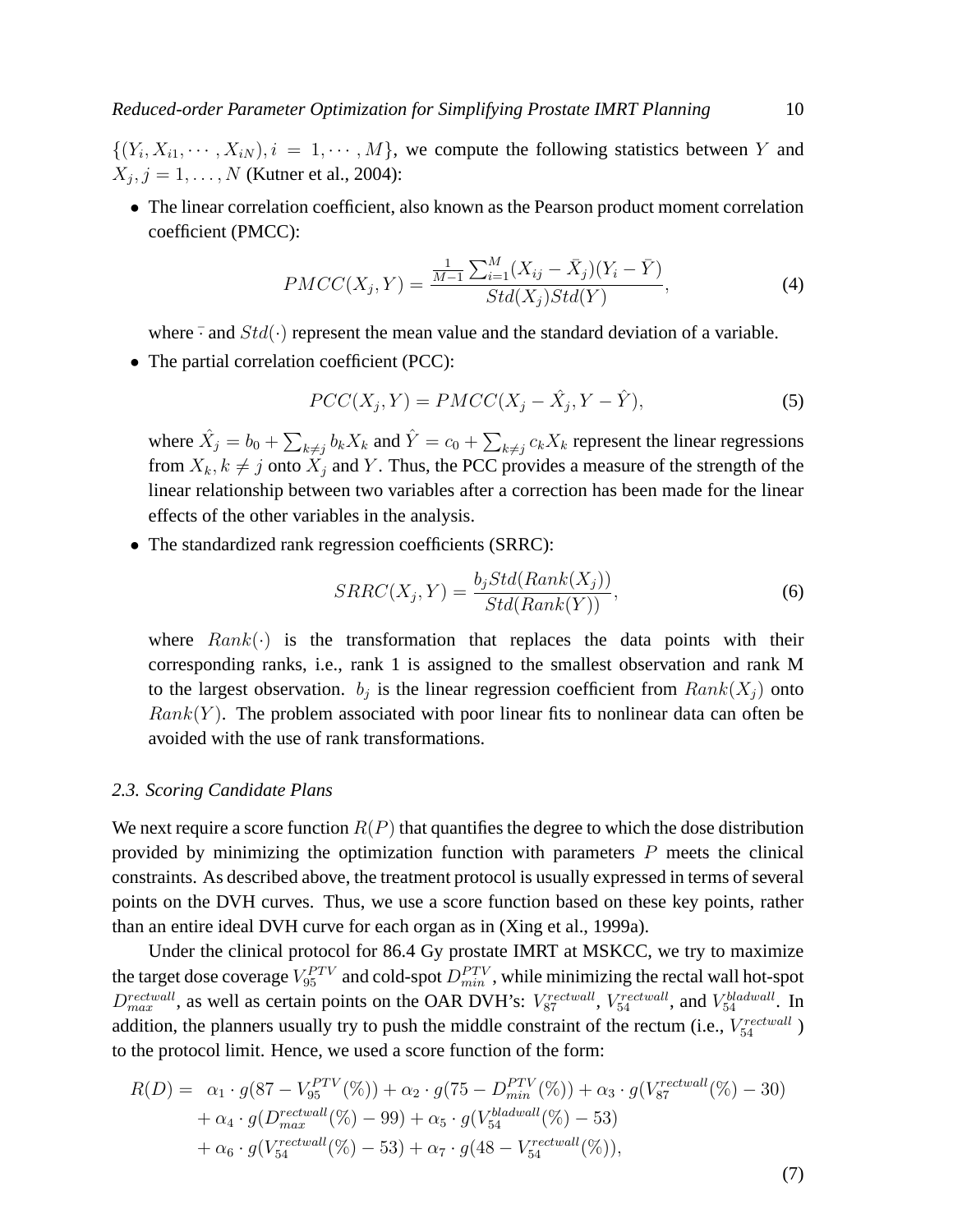where  $g(x) = \begin{cases}$  $1000 \cdot x \quad x \geq 0$  $x^{\infty}$   $x \leq 0$ , which severely punishes the violation of clinical constraints. The parameters  $\alpha_6$  and  $\alpha_7$  work together to penalize deviation of  $V_{54}^{rectwall}$  outside the interval [48%, 53%], to achieve the clinical goal of pushing  $V_{54}^{rectwall}$  to the protocol limit.

The parameters  $\alpha_i$  should reflect the emphasis placed by planners on individual clinical constraints, and differ from the weight terms in (3). For example, maximizing PTV coverage is usually considered more important than achieving stricter OAR protection than required by the clinical evaluation guidelines described in Section 2.1. Also, order statistics such as maximum doses are too noisy to assign a very large weight. The allocation that we used in our experiments in Section 3 below was  $\alpha_1 = 1000, \alpha_2 = 10, \alpha_i = 1, i = 3, 4$ , and  $\alpha_i = 100, i = 5, 6, 7$ . Any deviation from the planner's expectation of a "good plan" results in a high positive score. Conversely, a negative score usually means that all the constraints are satisfied.

One natural question about the proposed approach has to do with the choice of ranking function in (7). Aren't the coefficients  $\alpha_i$  just different kinds of importance factors that still need to be tuned by a human? There are two key differences between the  $\alpha_i$  in (7) and the dose limits and weights in (3). First, we show in Section 3.2 below that the same set of  $\alpha_i$ was reasonably successful for the automatic outer-loop planning of all of the patients in our study (see Figure 6), whereas "good" weights and dose limits in (3) vary widely from patient to patient. This implies that the work of choosing a good ranking function would only need to be done once for a given clinical protocol and anatomic class, not once for every patient. Second, the outer-loop plan quality is relatively insensitive to the exact values of the  $\alpha_i$ – only order-of-magnitude differences have an effect. The main function of the  $\alpha_i$  is to reflect the clinical evaluation protocol and the expert planner's opinion about which constraints are most important to satisfy. The goal is to produce a scalar function that roughly reflects the human evaluation process.

In our initial experiments, we set all  $\alpha_i$  equal to 1. The optimization of (7) resembled a feasibility search, since the mere satisfaction of each constraint was emphasized over further improvement via  $g(x)$ . Most of the plans terminated with a negative ranking score, but the constraints (especially for the PTV) were barely satisfied. According to clinical evaluation feedback from MSKCC, planners preferred a further improvement in PTV coverage while saturating the rectum middle constraint. Hence, in our second attempt we increased  $\alpha_1$  and  $\alpha_2$ to reward improvement in the PTV constraints. Instead of changing the  $\alpha_i$  on a fine scale, we only selected an order of magnitude for each  $\alpha_i$  that seemed sufficient to reflect the clinical expectations. A sample of how the optimization result changes with different settings of  $\alpha_i$  is listed in Table 3. Both Settings 2 and 3 emphasize PTV coverage, but with different magnitudes. Setting 4 puts more emphasis on OAR protection. We can see that the number of cases that met all the constraints (based on corrected-dose calculations, see below) is basically insensitive to the 4 different settings, although the  $\alpha_i$  values are quite different. For Settings 2 and 3, moderate changes of  $\alpha_i$  result in quite similar dose distributions. Comparing Settings 2 and 4, the differences in the orders of magnitude of the  $\alpha_i$  related to the PTV and OARs determine which response variables are pushed beyond the protocol requirements. While we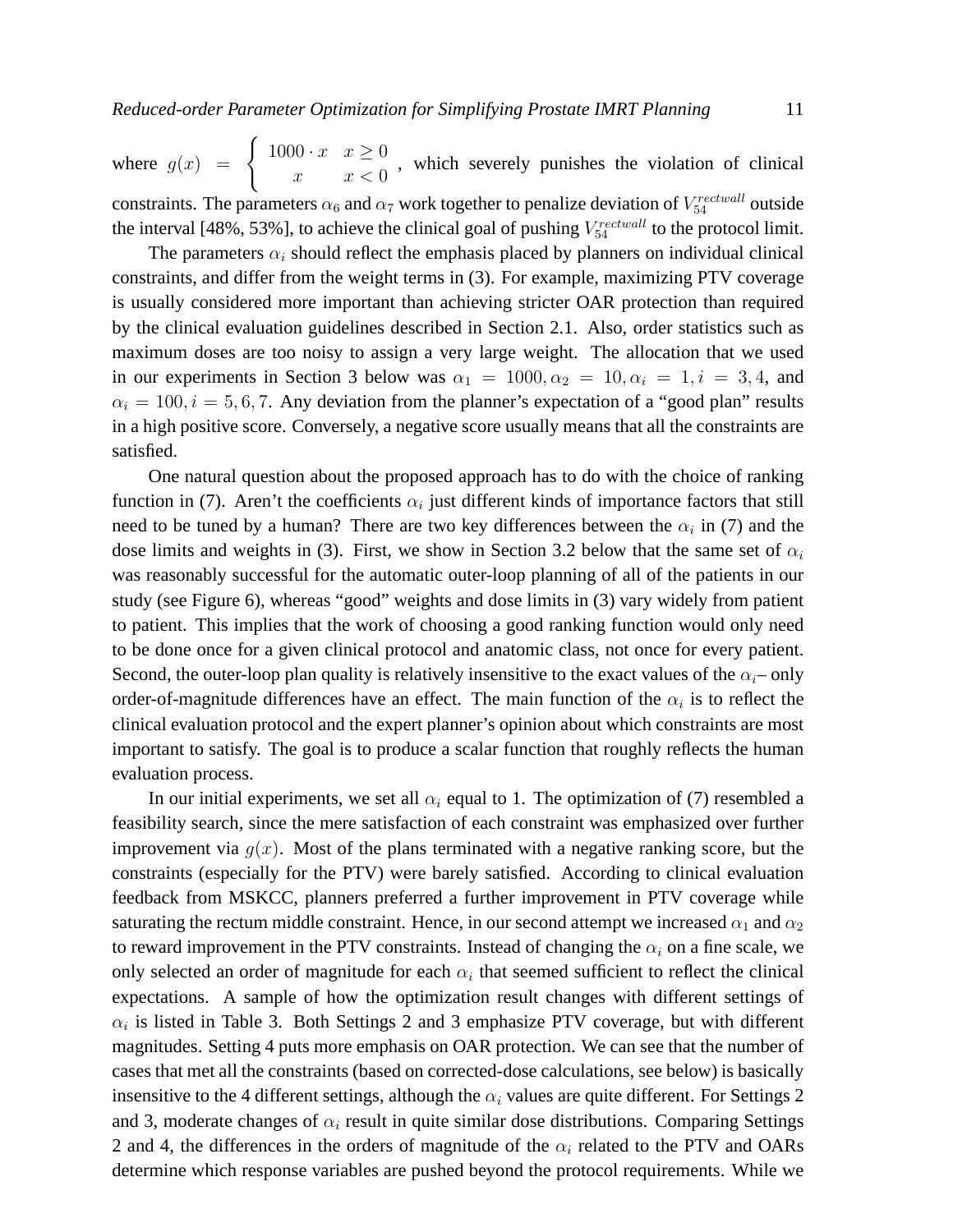|                |        | Setting        | $\alpha_1$ | $\alpha_2$   | $\alpha_3$ | $\alpha_4$                 | $\alpha_5$ | $\alpha_6$      | $\alpha_7$      |                             |
|----------------|--------|----------------|------------|--------------|------------|----------------------------|------------|-----------------|-----------------|-----------------------------|
|                |        |                |            |              |            |                            |            |                 | $\theta$        |                             |
|                |        | 2              | 1000       | 10           |            |                            | 100        | 100             | 100             |                             |
|                |        | 3              | 1500       | 100          |            | 1                          | 50         | 50              | 50              |                             |
|                |        | 4              |            |              | 100        | 100                        | 100        | 100             | $\overline{0}$  |                             |
|                |        |                |            |              |            |                            |            |                 |                 |                             |
| Setting        | # pass | $V_{95}^{PTV}$ |            | DPTV<br>min  |            | $\overline{V^{blad}_{54}}$ |            | $V_{87}^{rect}$ | $V_{54}^{rect}$ | $\overline{D^{rect}_{max}}$ |
|                | 33     | 87.8(2.1)      |            | 74.1 $(2.7)$ |            | 33.2(8.4)                  |            | 10.7(3.5)       | 43.8(5.2)       | 96.1(2.1)                   |
| $\overline{2}$ | 34     | 92.7(2.8)      |            | 78.1 (4.1)   |            | 37.0(9.1)                  |            | 11.3(4.3)       | 51.1(2.9)       | 96.8(1.7)                   |
| 3              | 35     | 92.9(2.5)      |            | 78.7(4.3)    |            | 38.4 (7.9)                 |            | 12.2(4.1)       | 51.2(2.6)       | 97.0(1.4)                   |
| 4              | 33     | 87.2 (2.0)     |            | 72.6(3.3)    |            | 31.3(6.3)                  |            | 8.2(2.8)        | 40.5(4.8)       | 95.3(1.9)                   |

Table 3: A summary of the outer-loop optimization results for all 36 patients, with respect to different settings of  $\{\alpha_i\}$ . "# pass" refers to the number of cases that satisfied all the clinical constraints, based on corrected dose calculations. All dose statistics (given in %) are the mean values over all 36 patients, with standard deviations in parentheses.

applied Setting 2 in the experiments reported in Section 3, Setting 4 might be a good choice for a more conservative protocol.

Both intensity optimization in the inner loop and plan ranking in the outer loop were performed with approximate dose calculations to reduce computation time. For optimization, MSKCC utilizes a truncated pencil beam method which accounts only partly for scattered dose (Spirou and Chui, 1998, Ling et al., 2004), although the calculation for clinical evaluation includes full scatter. We apply the same truncated method in the inner loop for speed. However, the full dose calculation is too time-consuming to be applied in each outer loop iteration. Siebers et al. (Siebers et al., 2002) proposed a hybrid method that leveraged the speed of a fast pencil-beam algorithm yet achieved the accuracy of optimization from superposition/convolution algorithms via the application of dose correction matrices. We adopt the same strategy, but keep the correction matrix constant during each outer loop iteration. That is, at the first outer-loop iteration, we compare the truncated and full dose calculation for each voxel in the treatment volume, and compute the local correction ratio  $\frac{D_{full}}{D_{truncated}}$  for each voxel. In subsequent iterations, we only perform truncated dose calculations but scale the result by the correction ratio to improve the consistency with the true full dose (see the Appendix for more details). In summary, there are 3 different dose calculation methods being used: (1) the truncated dose kernel calculations (T-D) used by the optimization's inner loop, (2) the "corrected" dose calculations (C-D) used in the outer loop, and (3) the full dose calculations (F-D) used for clinical planning and evaluation (and also to estimate the correction ratio).

#### *2.4. Parameter Optimization Algorithm*

The score function (7) is not differentiable with respect to the parameter vector, since the mapping between the parameters and the optimized intensities is not differentiable in (1) and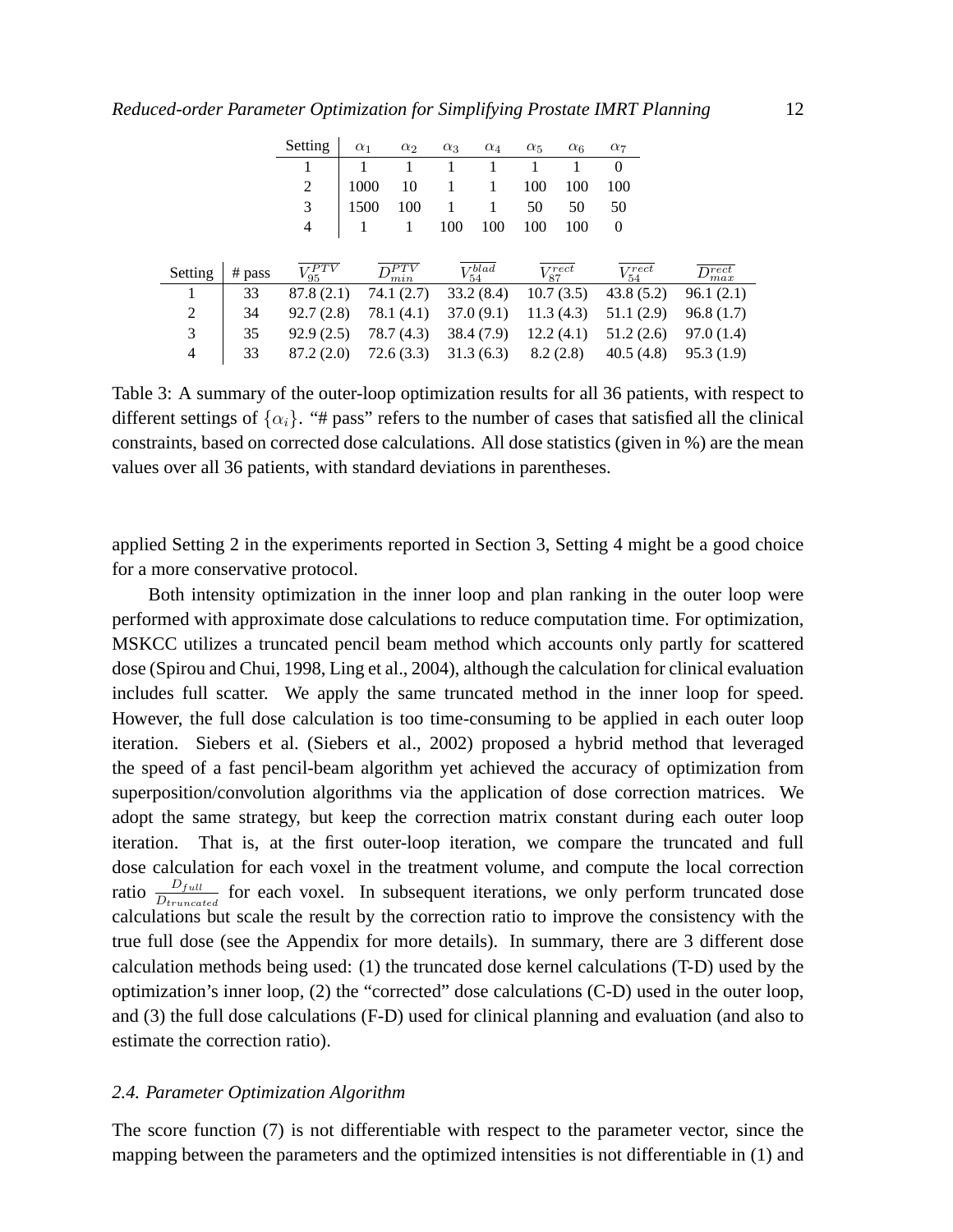(2). Hence, we cannot use derivative-based local search methods such as quasi-Newton or steepest descent. Instead, to minimize over the sensitive set  $P'$ , we adopt the recursive random search (RRS) algorithm proposed in (Ye and Kalyanaraman, 2003), which is based on random sampling. The efficiency of random sampling is high at initial samples, but falls sharply at later samples. This observation led to the idea of restarting the sampling before its efficiency drops off, either by moving or resizing the sample space according to sample history. The RRS algorithm searches the parameter space in two recursive steps: exploration and exploitation. The exploration step examines the macroscopic features of the objective function (e.g., convex or valley-like structure) and attempts to identify promising areas in the parameter space  $P'$  that will be investigated in the exploitation step. RRS performs exploitation in two iterative steps: (i) random sampling within the current space, and (ii) realignment or shrinkage. In this way, most trivial subspaces will be excluded from exploitation, improving the overall efficiency of the search.

The time required for planning depends on the number of iterations in the outer-loop parameter selection algorithm. We define the following stopping criteria for the outer loop: (1) if the current ranking function is negative, and no more improvement is observed after the next 20 iterations; or (2) if the current ranking function is still positive, but no more improvement is observed after the next 100 iterations.

For comparison, we also performed global minimization using the controlled random search (CRS) algorithm (Price, 1983). CRS randomly generates a population of n points, and performs a downhill simplex move (e.g., reflections, expansions, and contractions) within a random subset of the  $n$  points. The population of  $n$  points is updated by removing the worst elements as better points are obtained during the downhill simplex moves.

# **3. Results**

#### *3.1. Sensitivity Analysis*

For each of the five training patients, we randomly generated 2000 parameter combinations as described above, minimized the corresponding IMRT cost function, and obtained the values of six response variables:  $V_{95}^{PTV}$ ,  $D_{min}^{PTV}$ ,  $V_{87}^{rectwall}$ ,  $V_{54}^{rectwall}$ ,  $V_{54}^{bladwall}$ , and  $D_{max}^{rectwall}$ . For each objective function parameter/response variable combination, we computed the measures of sensitivity given by the Pearson product moment correlation coefficient (PMCC), the Partial Correlation Coefficient (PCC), and the Standardized Rank Regression Coefficient (SRRC), described in Section 2.2.

The sensitivity measures differ from patient to patient, since the optimized dose distributions and the compromises in the optimization depend strongly on the shape and position of the target and normal tissue (Hunt et al., 2002). To make the result applicable across a general population, we averaged the correlation measures across the first five patients to determine the parameter sensitivities. Table 4 summarizes the measures for  $V_{95}^{PTV}$  with respect to all of the parameters. The values of PMCC and SRRC are similar, indicating that linear vs. nonlinear regression models make little difference for this problem. PCC measures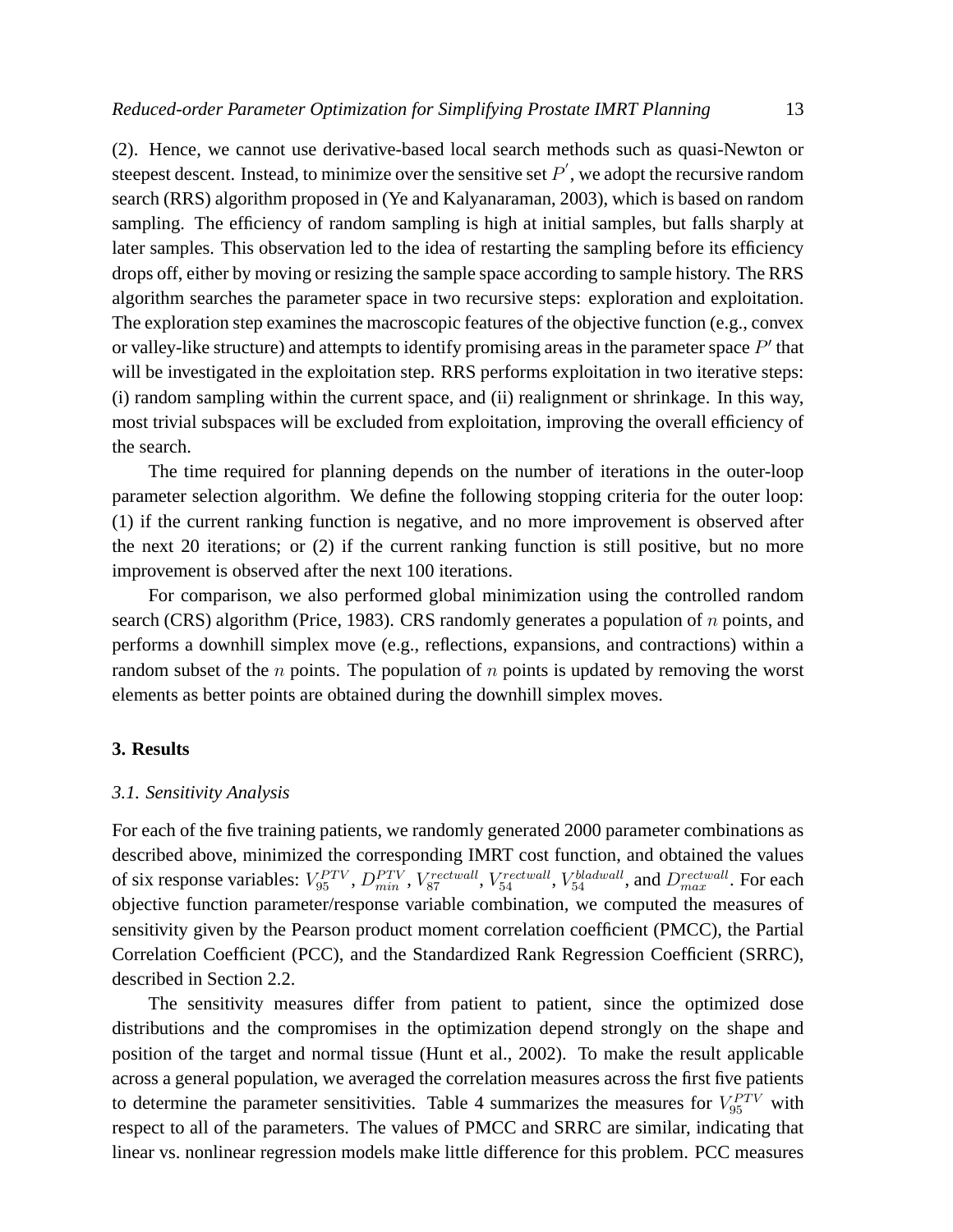| Parameter Name           | PMCC    | <b>PCC</b> | SRRC    |
|--------------------------|---------|------------|---------|
| <b>RectOE DVH Dose</b>   | 0.45    | 0.66       | 0.47    |
| <b>RectOE Dmax Dose</b>  | 0.44    | 0.65       | 0.50    |
| <b>PTVE Dmax Weight</b>  | 0.39    | 0.60       | 0.37    |
| <b>BladO</b> Dmax Dose   | 0.24    | 0.25       | 0.21    |
| <b>BladO DVH Dose</b>    | 0.10    | 0.15       | 0.11    |
| Mid Dpres Dose           | 0.08    | 0.13       | 0.06    |
| Mid Dmin Weight          | 0.02    | 0.05       | 0.02    |
| PTVE Dmin Weight         | $-0.02$ | $-0.02$    | $-0.03$ |
| Mid Dmax Weight          | $-0.02$ | $-0.00$    | $-0.02$ |
| <b>BladO DVH Weight</b>  | $-0.02$ | $-0.04$    | $-0.04$ |
| <b>BladO</b> Dmax Weight | $-0.06$ | $-0.17$    | $-0.09$ |
| RectOE Dmax Weight       | $-0.08$ | $-0.10$    | $-0.05$ |
| Overlap Dmin Weight      | $-0.10$ | $-0.18$    | $-0.11$ |
| Overlap Dmax Weight      | $-0.12$ | $-0.28$    | $-0.16$ |
| RectOE DVH Weight        | $-0.27$ | $-0.47$    | $-0.28$ |

Table 4: PMCC, PCC and SRRC of  $V_{95}^{PTV}$  coverage with respect to all the parameters. The parameters are ordered from highest to lowest PMCC, which generally agrees with the ordering with respect to PCC and SRCC.

are larger in magnitude than PMCC or SRRC, which leads to the conclusion that the cost function parameters do not affect the IMRT evaluation objectives independently. The overall ranking of the parameters is generally consistent for all three measures.

Figure 3a represents the PCC statistics for all the parameter/constraint combinations using a swatch chart, where a darker color signifies a higher correlation. In this view, the sensitive and insensitive sets can easily be visually separated. In Figure 3b, we illustrate the average PCC values for the overall outer-loop score function (7) with  $\alpha_1 = 1000, \alpha_2 =$  $10, \alpha_i = 1, i = 3, 4$ , and  $\alpha_i = 100, i = 5, 6, 7$ . From the averaged measures over the 5 patients, we can identify the 6 most influential factors: PTVE Dmin weight, PTVE Dmax weight, RectOE Dmax dose, RectOE DVH dose, RectOE DVH weight, and BladO Dmax dose. Although the relative ranks differed slightly for the 5 training patients (e.g., due to the variations in patients' geometry), the set containing the 6 most sensitive variables remained the same. Thus, the dimensionality of the sensitive parameter space can be reduced to 6. Based on the clinical plans in our experiment, we limit the range of variation in the subsequent parameter search as indicated in Table 5.

The influence of the different  $\alpha_i$  settings discussed in Table 3 on the sensitivity analysis is shown in Table 6. Since the sensitivity of the ranking function is related to that of each constraint response variable, as well as the way they are combined, we expect changes in the values of the sensitivity measures. However, the sensitive sets only differ slightly among the 4 settings. In Settings 1 and 4 where PTV coverage is deemphasized, the two additional parameters BladO DVH dose and BladO DVH weight enter the sensitive set. Thus, an 8 dimensional parameter space would accommodate all 4 settings.

To determine the sensitive set above, we randomly chose 5 out of the 36 patients. The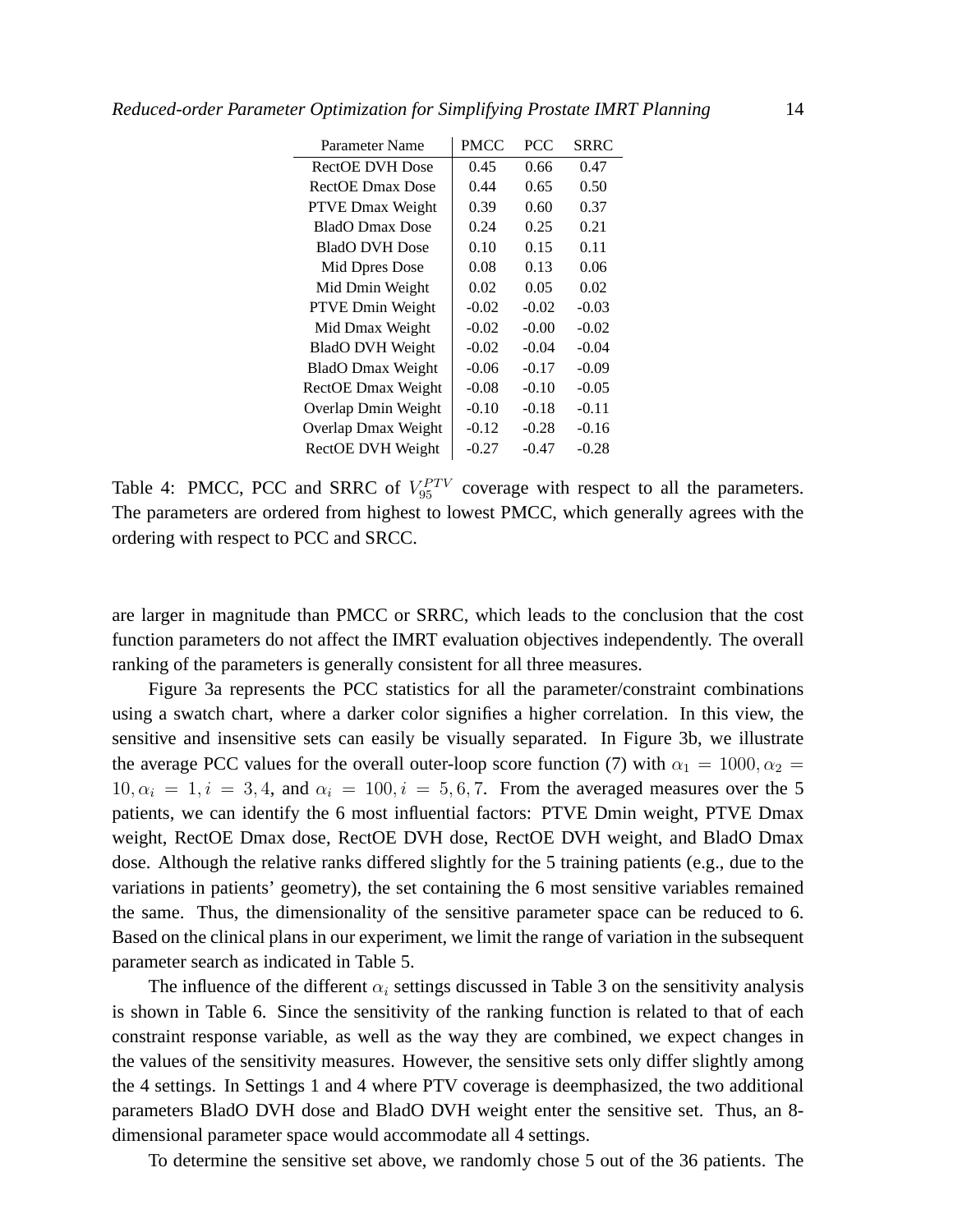

Figure 3: (a) A swatch chart representing PCC values for all the input parameters, with respect to each output dose evaluation statistic. The gray level indicates the strength of the correlation as follows: empty indicates an absolute value of less than 0.1; a light tone indicates an absolute value between 0.1 and 0.3; a moderate tone indicates an absolute value between 0.3 and 0.5; and a dark tone indicates an absolute value greater than 0.5. Boxes with normal outlines indicate positive correlation; boxes with thicker outlines indicate negative correlation. (b) Average PCC values for the overall score function (7) with  $\alpha_1 = 1000, \alpha_2 = 10, \alpha_i = 1, i =$ 3, 4, and  $\alpha_i = 100$ ,  $i = 5, 6, 7$ . The range bars indicate the minimum and maximum values of the PCC over the 5 training patients. From these visualizations, the most sensitive parameters can easily be visually identified.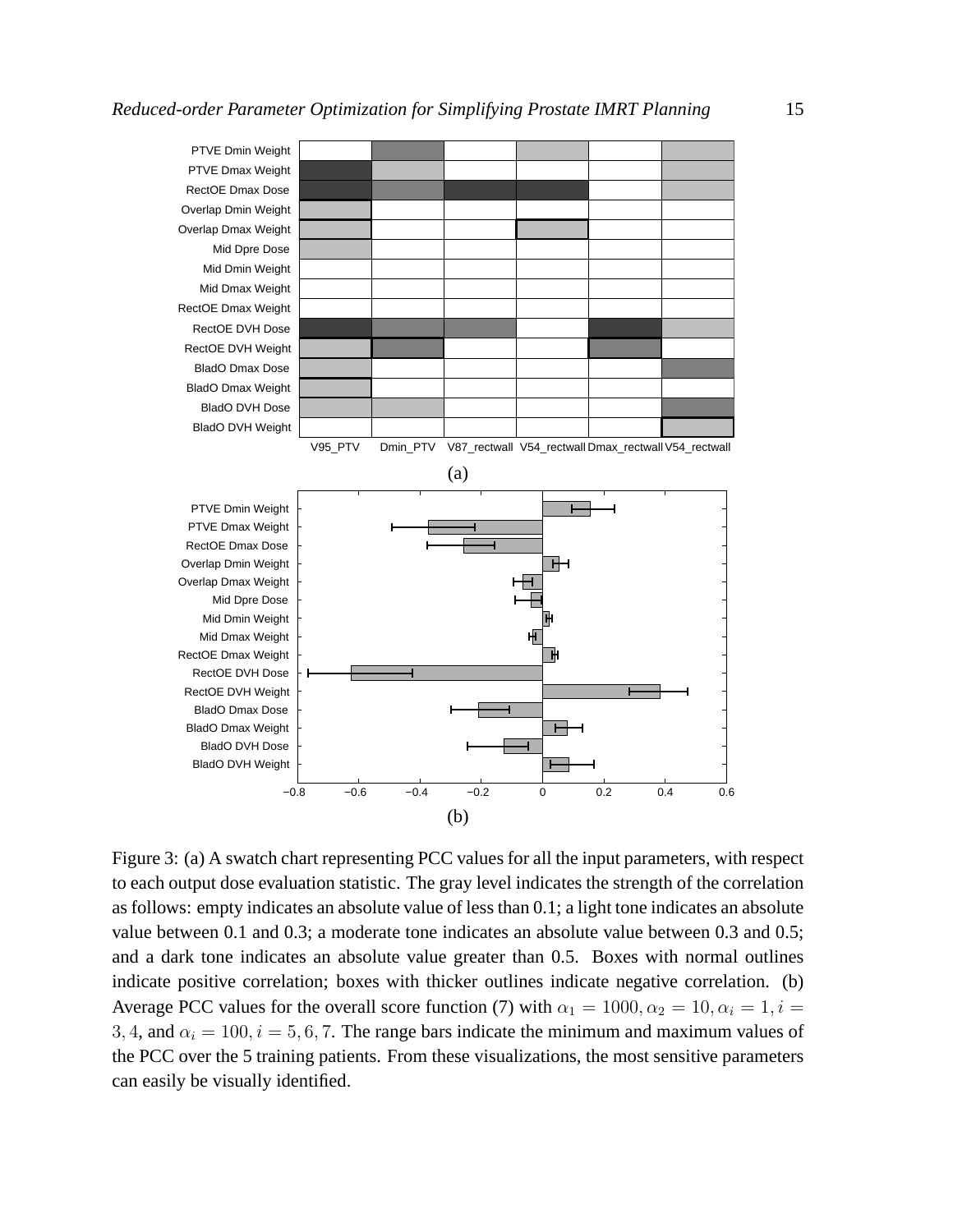| Parameter               | Lower | Upper | Default | Clinical role            |
|-------------------------|-------|-------|---------|--------------------------|
| PTVE Dmax Weight        | 20    | 250   | 50      | limit PTV max dose       |
| PTVE Dmin Weight        | 20    | 250   | 50      | ensure PTV V95           |
| <b>RectOE Dmax Dose</b> | 60%   | 100\% | 85%     | limit rectwall Dmax, V87 |
| <b>RectOE DVH Dose</b>  | 20%   | 60%   | 30%     | limit rectwall V54       |
| RectOE DVH Weight       | 10    | 100   | 20      | limit rectwall V54, V87  |
| <b>BladO</b> Dmax Dose  | 60%   | 100%  | 96%     | limit bladwall Dmax      |

Table 5: The search range, default values, and clinical roles of the sensitive set of parameters.

| Setting       | Sensitive parameters                                                                   |
|---------------|----------------------------------------------------------------------------------------|
|               | PTVE Max/Min weight; RectOE Max dose, DVH dose/weight; BladO DVH dose/weight           |
| $\mathcal{L}$ | PTVE Max/Min weight; RectOE Max dose, DVH dose/weight; BladO Max dose                  |
| 3             | PTVE Max/Min weight; RectOE Max dose, DVH dose/weight; BladO Max dose                  |
| 4             | PTVE Max/Min weight; RectOE Max dose, DVH dose/weight; BladO Max dose, DVH dose/weight |

Table 6: A summary of the sensitivity analysis result for the 5 training patients, with respect to different settings of  $\{\alpha_i\}$ . Settings 1 to 4 correspond to the values in Table 3.

purpose was to show that the sensitivities from a small subset of patients can be applied to a broader population without requiring patient-specific analysis. Prior information about the remaining patients did not play a role, since we feel it is important to preserve the separation of training data from testing data. However, Figure 4 illustrates an after-the-fact sensitivity analysis for all 36 patients, indicating the number of patients for which a particular parameter/constraint combination had an absolute PCC value of greater than 0.3. Compared to Figure 3, the patient-specific sensitivities are generally in accordance with what we learned from the 5 training patients. The only major difference is that a subset of patients (11 out of 36) are sensitive to BladO DVH dose and BladO DVH weight, which were not in the original sensitive set.

# *3.2. Parameter Optimization*

We first tested the convergence performance of our parameter optimization method. In the inner loop for intensity optimization, we applied the conjugate gradient method from (Spirou and Chui, 1998), the same method used in the MSKCC planning system. The quadratic objective function (3) usually converged in 20 to 30 iterations. In the outer loop, we searched for the optimum parameters in the reduced parameter set using the RRS method, and as a comparison, using controlled random search (CRS). The parameter search in all cases started from the default values supplied by the clinical protocol (see Tables 1 and 2). Two examples of iterative optimization are shown in Figure 5 (top). For Patient 3, we found a set of parameters which satisfies all the constraints (based on the corrected dose calculations, or C-D) within 28 iterations using RRS, compared to 95 iterations using CRS. The optimized score function value  $R(D)$  was -383.06, indicating that all the clinical constraints are satisfied. For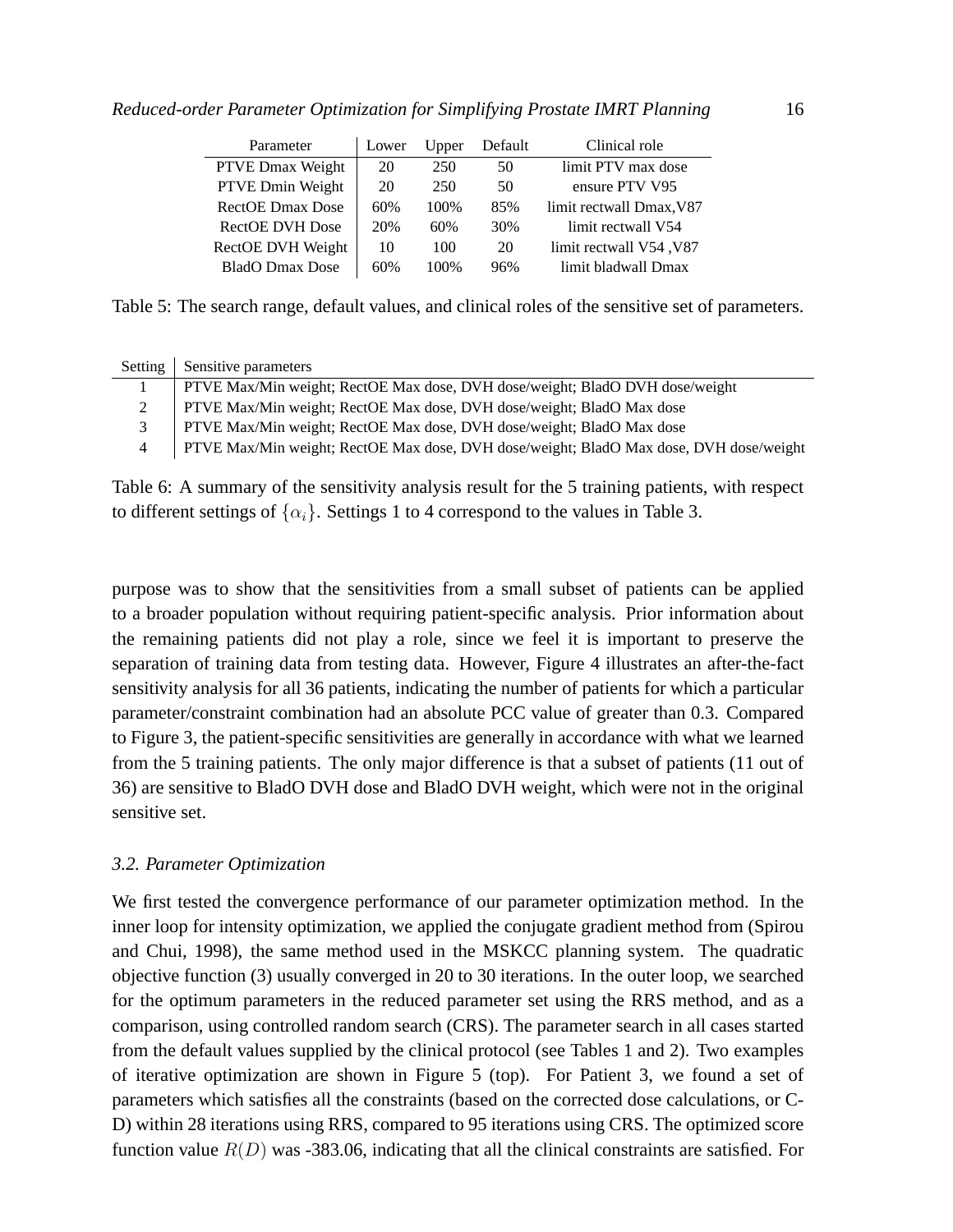| <b>PTVE Dmin Weight</b>  | 0              | 11             | 0        | $\bf{0}$                                             | 0        |                |
|--------------------------|----------------|----------------|----------|------------------------------------------------------|----------|----------------|
| PTVE Dmax Weight         | 35             |                | 0        | $\Omega$                                             | 0        | $\overline{2}$ |
| RectOE Dmax Dose         | 34             | 30             | 35       | 34                                                   | 0        | 15             |
| Overlap Dmin Weight      | 0              | $\Omega$       | 0        | $\mathbf{0}$                                         | 0        | 0              |
| Overlap Dmax Weight      | 12             | $\bf{0}$       | 0        | $\bf{0}$                                             | 0        | 0              |
| Mid Dpre Dose            | 0              | $\bf{0}$       | 0        | $\bf{0}$                                             | 0        | $\bf{0}$       |
| Mid Dmin Weight          | 0              | $\Omega$       | $\bf{0}$ | $\bf{0}$                                             | 0        | $\bf{0}$       |
| Mid Dmax Weight          | 0              | $\bf{0}$       | 0        | $\bf{0}$                                             | 0        | $\bf{0}$       |
| RectOE Dmax Weight       | 0              | $\bf{0}$       | 0        | $\bf{0}$                                             | $\bf{0}$ | $\bf{0}$       |
| RectOE DVH Dose          | 35             | 8              | 13       | 1                                                    | 35       | 5              |
| RectOE DVH Weight        | 18             | 12             | $\Omega$ | $\mathbf{0}$                                         | 23       | $\Omega$       |
| BladO Dmax Dose          | 15             | $\bf{0}$       | 0        | $\bf{0}$                                             | 0        | 23             |
| <b>BladO Dmax Weight</b> | 0              | $\bf{0}$       | 0        | $\bf{0}$                                             | 0        | 1              |
| <b>BladO DVH Dose</b>    | $\overline{2}$ | 8              | 0        | $\bf{0}$                                             | 0        | 11             |
| <b>BladO DVH Weight</b>  | $\bf{0}$       | $\overline{2}$ | $\Omega$ | $\Omega$                                             | 0        | 11             |
|                          | V95 PTV        | Dmin PTV       |          | V87 rectwall V54_rectwall Dmax_rectwall V54_rectwall |          |                |

Figure 4: A sensitivity analysis for all 36 patients, indicating the number of patients for which a particular parameter/constraint combination had an absolute PCC value of greater than 0.3.

comparison, the ranking function value for the clinical plan actually used to treat Patient 3 was -2610, indicating some room for improvement. For Patient 8, RRS converged to -172.34 after 24 iterations, compared to -161.5 using CRS after 73 iterations. For comparison, the ranking function value for the clinical plan actually used to treat Patient 8 was -241, which is comparable to the RRS plan. For both RRS and CRS, we fixed the value of the objective function until the next move is downhill. RRS is able to escape from the unproductive sampling space more quickly than CRS.

We also examined the sensitivity of the optimization algorithm with respect to the dimensionality of the parameter space. As shown in Figure 5 (top), for Patient 3, the RRS in a full 13-dimensional space reached 1574 after 100 iterations (i.e., some constraints were left unsatisfied), and converged more slowly than the reduced-order search. Patient 8 has a similar result, indicating that the dimensionality reduction is highly beneficial for the random sampling technique.

To illustrate the improvement of plans gained by outer-loop parameter optimization, Figure 5 (bottom) also compares the dose-volume histograms (DVHs) from the RRS optimization with the result corresponding to the default parameter settings for Patients 3 and 8. While the rectum and bladder received lower doses using the default parameter settings, the clinical constraint for  $V_{95}^{PTV}$  was not satisfied. The reduced order parameter optimization achieved better coverage in the prostate, and the OAR protection was still acceptable. Figure 6 summarizes the results for all 36 patients based on 6 evaluation points on DVH curves:  $V_{95}^{PTV}$ ,  $D_{min}^{PTV}$ ,  $V_{87}^{rectwall}$ ,  $V_{54}^{rectwall}$ ,  $V_{54}^{bladwall}$ , and  $D_{max}^{rectwall}$ . Compared to the plans obtained using default settings, the parameter optimization significantly improved  $D_{min}^{PTV}$  and  $V_{95}^{PTV}$ . The mean value of  $D_{min}^{PTV}$  increased from 67.5% to 78.1%, and the mean value of  $V_{95}^{PTV}$ increased from 82.2% to 92.7%. RRS generally pushed  $V_{54}^{rectwall}$  to the clinical limit of 53% as we expected, while still leaving enough margins for  $V_{54}^{bladwall}$  and  $V_{87}^{rectwall}$ . All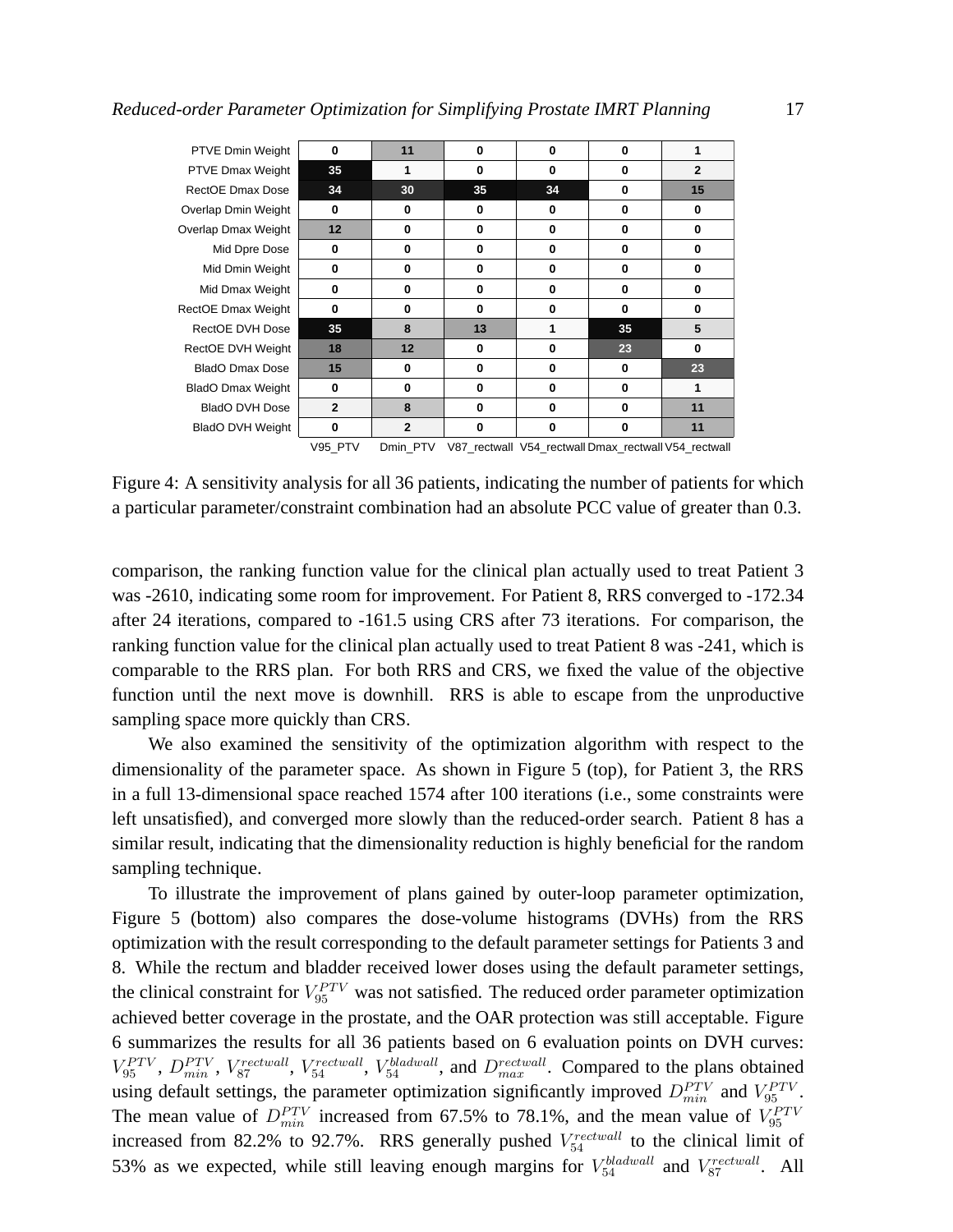

Figure 5: Parameter optimization for (a) Patient 3 and (b) Patient 8. The upper row illustrates the overall score as a function of the iteration number. The lower row compares the DVHs of the prostate, rectum wall and bladder wall for the RRS optimization result vs. the DVHs corresponding to the default parameter settings. The clinical constraints are marked as circled points.

6 statistics from RRS optimization were comparable to those of hand-tuned clinical plans evaluated by full dose calculation. Based on corrected dose calculations, the constraints for all patients were found to be satisfied (resulting in a negative ranking scores), except for slightly higher  $D_{max}^{rectwall}$  in 2 of the 36 cases. This is not overly worrisome, since this kind of maximum/minimum statistic is inherently noisy. We expect the scores could be improved if the constraint is replaced with  $D_{05}$  or other more robust measures for hotspot.

It is reasonable to expect that in prostate IMRT, the major conflict is between PTV coverage and rectum hotspot, due to the overlap between the two structures. The two constraints  $V_{95}^{PTV}$  and  $D_{min}^{PTV}$  compete against the rectum constraint  $D_{max}^{rectwall}$ , which is the most difficult compromise to negotiate in the parameter search. For the "cooler" parts of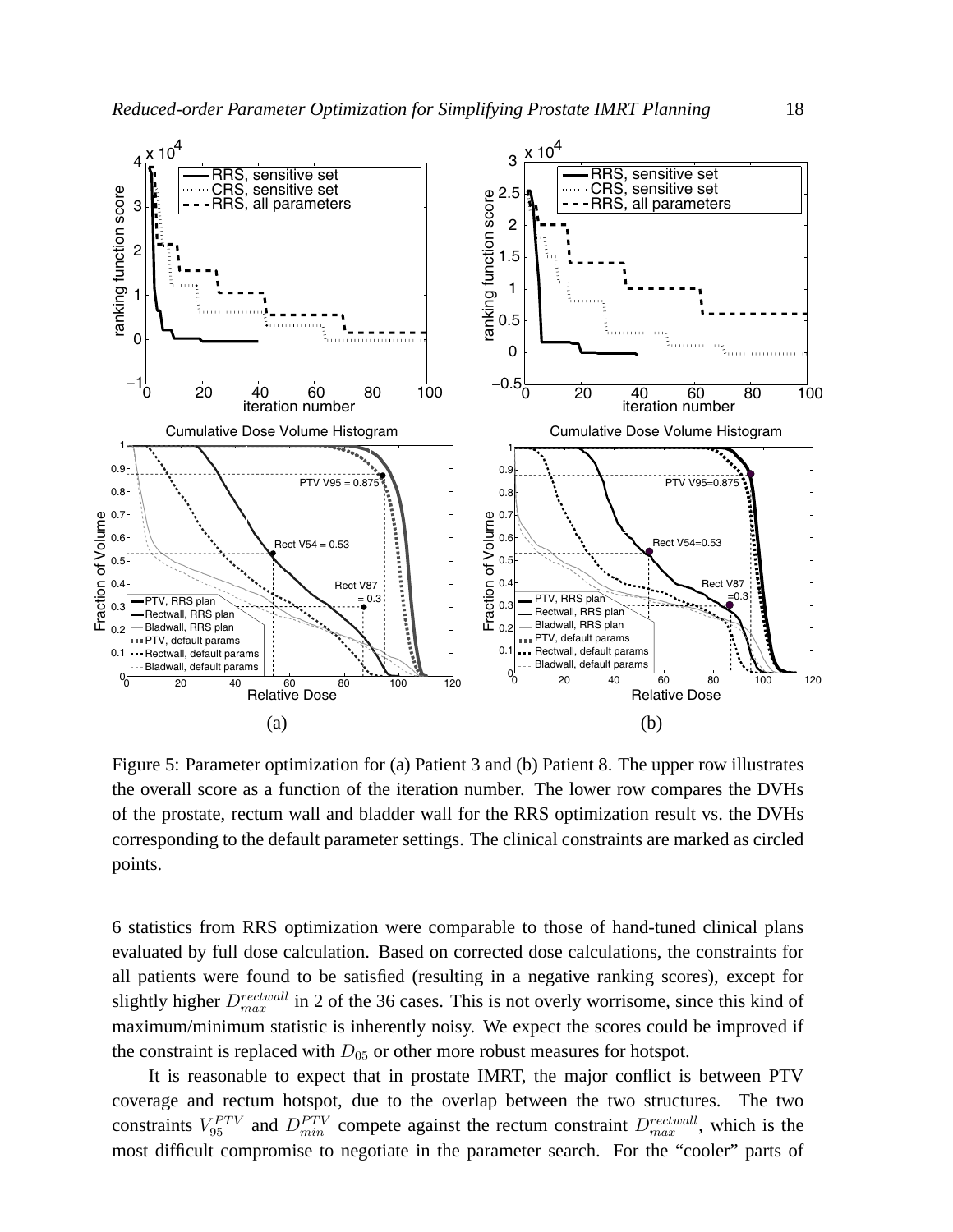

Figure 6: Comparisons of dose evaluation statistics for RRS, default, and clinical parameter settings. The clinical parameters come from the hand-tuned historical plans from MSKCC. (a):  $V_{95}^{PTV}$ . (b):  $D_{min}^{PTV}$ . (c):  $V_{54}^{bladwall}$ . (d):  $V_{87}^{rectwall}$ . (e):  $V_{54}^{rectwall}$ . (f):  $D_{max}^{rectwall}$ .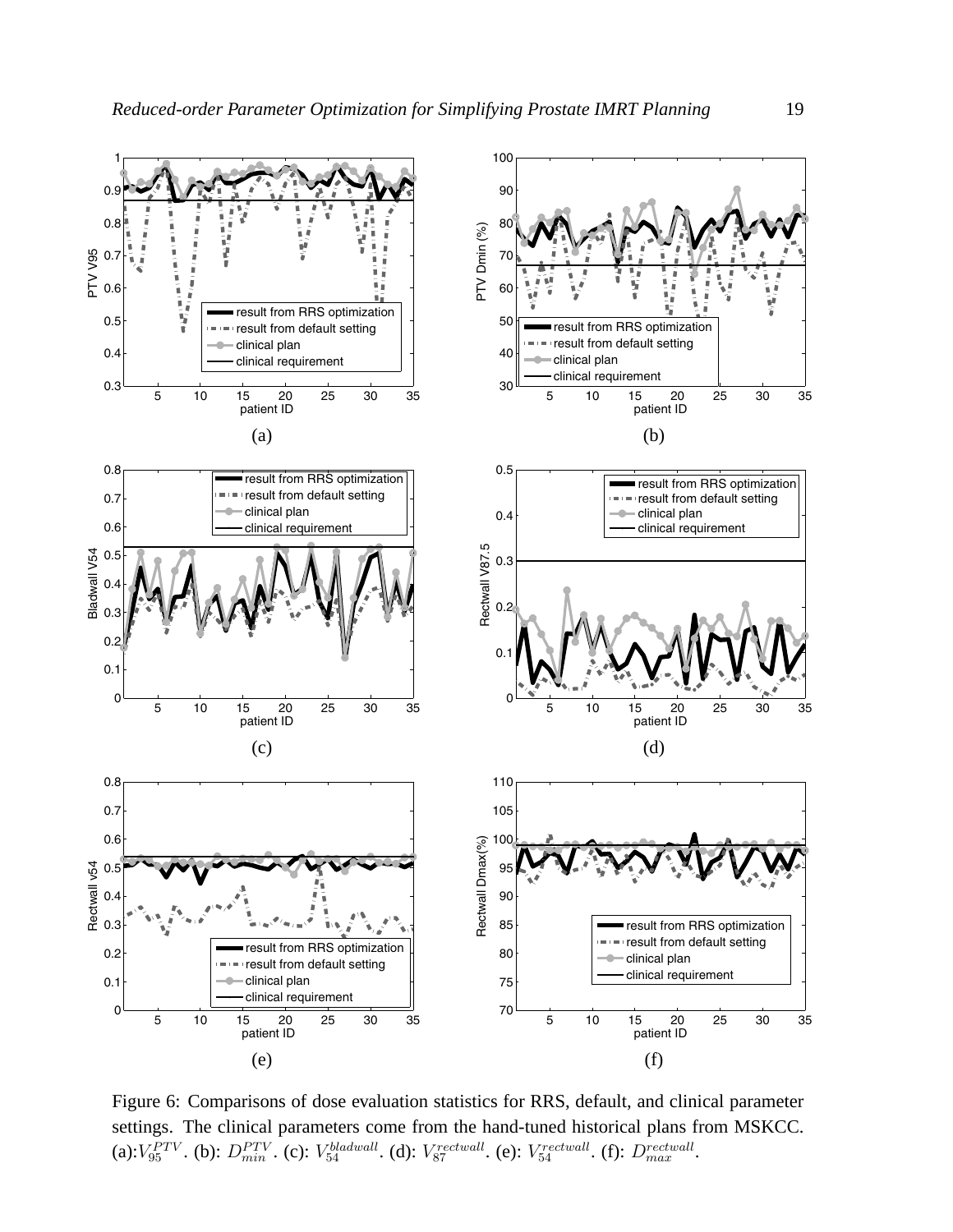the rectum and bladder (which are also farther away from the PTV), the constraints for  $V_{87}^{rectwall}$ ,  $V_{54}^{rectwall}$  and  $V_{54}^{bladder}$  are relatively easy to satisfy, even using the default parameter settings. Since these OAR constraints are also negatively correlated with  $V_{95}^{PTV}$  and  $D_{min}^{PTV}$ , the outer-loop search achieves the compromise by increasing  $V_{54}^{rectwall}$  and  $V_{54}^{bladder}$  to the clinical limits, while maximizing the PTV coverage.

The number of iterations required for outer-loop convergence ranged from 40 to 180, and for each iteration, the inner-loop intensity optimization takes about 5 seconds on a Pentium 4 1.6 GHZ, 1GB RAM PC. The average time for outer-loop convergence for one clinical case is about 10 minutes. For a typical patient, the inner-loop optimization involves about 10000 total sample points in the PTV and OARs, and the optimization is taken over 2000 beamlet intensities.

#### *3.3. Clinical Validation*

The parameter optimization results for 10 of the 36 plans described above were clinically evaluated at MSKCC by an expert planner who examined dose volume histograms and isodose contours on three orthogonal slices through the isocenter. As discussed in the Appendix, the dose results based on corrected dose calculation in Section 3.2 differ slightly from the full dose calculation performed in the clinic. Accordingly, the plans from the outer-loop optimization are not guaranteed to be approved by the planner, since certain dose statistics might violate their constraints after full dose calculation. We defined three categories for the clinical validation of the outer-loop plans:

- **Category I** The outer-loop plan was clinically acceptable after the usual re-normalization of the doses. This re-normalization ensures  $D_{max}^{PTV}$  to be 109.5-110% and  $D_{max}^{rectwall}$  to be 98.5-99%, and requires a trivial amount of time compared to re-optimization.
- **Category II** The outer-loop plan required only minor parameter changes followed by reoptimization to obtain a clinically acceptable plan. Here we define "minor" adjustment to involve less than 5 re-optimizations and 15 minutes of effort using the MSKCC planning system running on a Pentium 4 3.06 GHZ, 2.5 GB RAM PC.
- **Category III** Starting from the outer-loop plan required more than 15 minutes or 5 reoptimizations to obtain an clinically acceptable plan.

Among the 10 clinically validated plans, 4 were considered to be in Category I. Figures 7(a)-(c) show the full dose distributions for one of the immediately acceptable patients in the sagittal, transversal and coronal planes. For the other 6 plans that were not immediately approved, 3 plans were in Category II and 3 plans were in Category III. Hence, in 70% of the cases, the parameters from the reduced-order optimization resulted in a substantial reduction in planning time.

# **4. Conclusions**

We showed that prostate IMRT treatment planning can be made more intuitive and less timeconsuming, based on a sensitivity analysis and an automated, reduced-order search over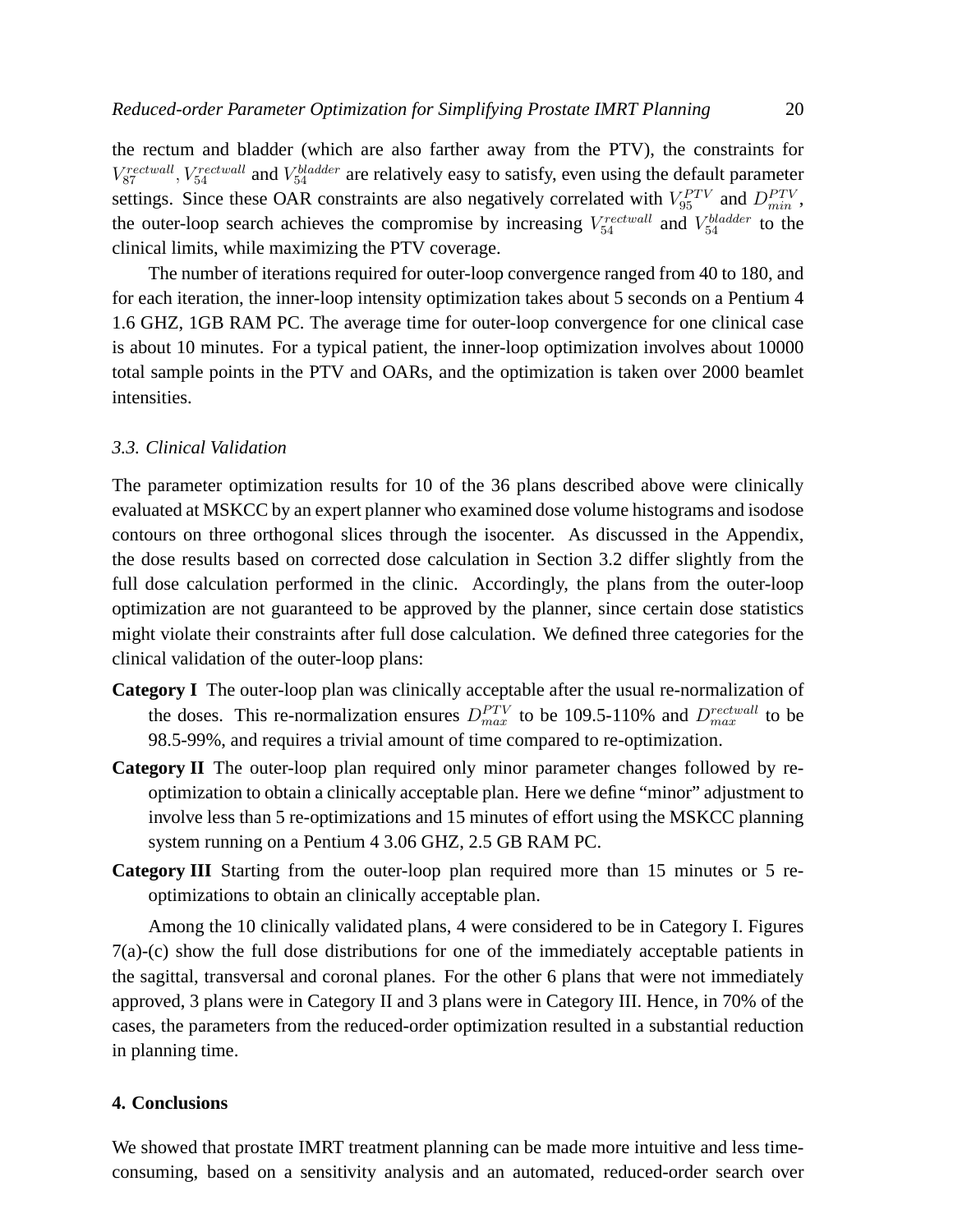

(c)

Figure 7: Clinical full dose evaluations for the outer-loop plan for Patient 24. Dose distributions are displayed in the (a) transverse, (b) sagittal, and (c) coronal planes through the isocenter.

the sensitive set. The method is relatively fast and efficient, since we use unconstrained quadratic programming and simplified dose calculations in the inner loop (which takes just seconds and several MB of memory), and stochastic optimization over less than 10 variables in the outer loop. Our methods can be applied to anatomically similar situations such as prostate treatments intended for different total doses, using more treatment beams, or subject to different clinical preferences. We also believe our approach has the potential to improve efficiency for sites where the IMRT planning process is more challenging or tedious, such as head and neck cancer treatment.

As described above, the optimized outer-loop result may not always be clinically acceptable. The optimization may end with a positive score after the decided number of RRS iterations, or the plan may not be approved by planners after full dose calculation and plan evaluation. The first case indicates that a good solution is not available within the sensitive parameter set, and additional parameters should be included in the outer loop. The second case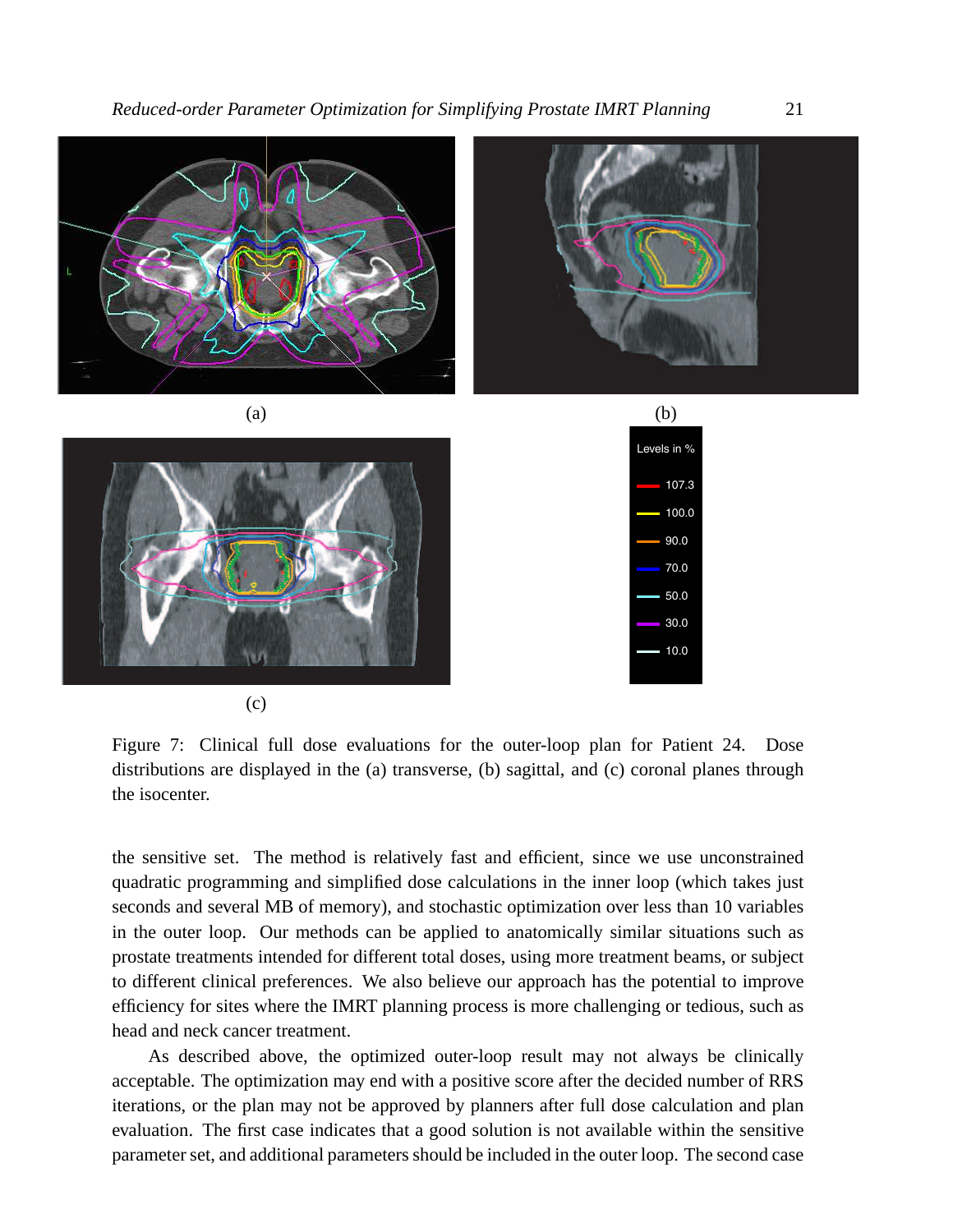is caused by the difference between the corrected pencil beam method (in the outer loop) and full dose calculation. However, even in these two cases, we expect the resulting parameters will still provide a better starting point for manual tuning than the default parameters. In the future, we plan to investigate more accurate dose calculation algorithms in the outer loop. We also intend to investigate methods for quickly determining an appropriate sensitive set for a given patient. For example, as mentioned above, the bladder wall DVH parameters had a strong impact on plan quality for some patients, but were not determined to be highly sensitive for the 5 training patients. One possibility might be to add the bladder wall parameters based on a simple rule involving the patient's organ geometry (e.g., bladder size). We also plan to use our sensitivity analysis to provide a prescriptive basis for further tuning so that given the deficiencies of a candidate plan, planners can more easily determine which parameters should be tuned and to what extent.

A natural idea is to minimize the ranking function (7) directly, using a stochastic algorithm (like RRS) to deal with the non-differentiable nature of the objective function. The major problem with this approach would be dimensionality, since stochastic optimization over thousands of beamlet variables would be extremely time-consuming, compared to stochastic optimization over less than 10 variables in the outer loop of our method.

In discussions with planners, we found that there are some features of the automaticallyproduced plans that, while not rendering them clinically unacceptable, indicate room for improvement. For example, planners observed that in some cases, they expected that a higher PTV coverage or lower maximum dose in the Mid region could be achievable, and noted that in a "good" plan, the OAR constraints should generally be pushed to their limits. In future work, we will improve our scoring function to further take into account expert planners' experience (much of which is not explicitly written in the clinical protocol).

While we only considered dose and dose-volume based objective function terms in this work, the same approach should apply to other types of objective function terms as well. For example, a typical dose-response-based objective function to be maximized is given by:  $F =$ pir<br>T  $j f_j$ , where each term  $f_j$  is of the form  $f_T = \frac{1}{1 + \left(\frac{ED}{E}\right)^2}$  $\frac{1}{1+\left(\frac{EUD_0}{EUD}\right)^n}$  for tumors or  $f_{OAR} = \frac{1}{1 + \left(\frac{EUD}{EUD_0}\right)}$  $\overline{a}$  for normal tissues (Wu et al., 2002). The equivalent uniform dose is defined as  $EUD =$  $(1)$ N  $\sum_i D_i^a$  $\int_{a}^{\frac{1}{a}}$ , where  $D_i$  is the dose to the  $i^{th}$  voxel (Niemierko, 1997). In this case, the tunable parameters that could be analyzed include the dose-volume effect parameter a, the desired doses  $EUD_0$ , and the power term n for each structure.

A final goal is to produce a better patient-specific starting point for the outer-loop optimization based on a parametric shape model fit to the organs of interest in CT images, such as the one described in (Jeong and Radke, 2006).

# **Appendix: Full Dose and Truncated Dose Calculation Algorithms**

As described in Section 2.3, while our corrected dose (C-D) calculations enable speed and accuracy in the outer loop optimization, they still differ slightly from the full dose (F-D) calculations performed in the clinic. The assumption of the C-D method is that the full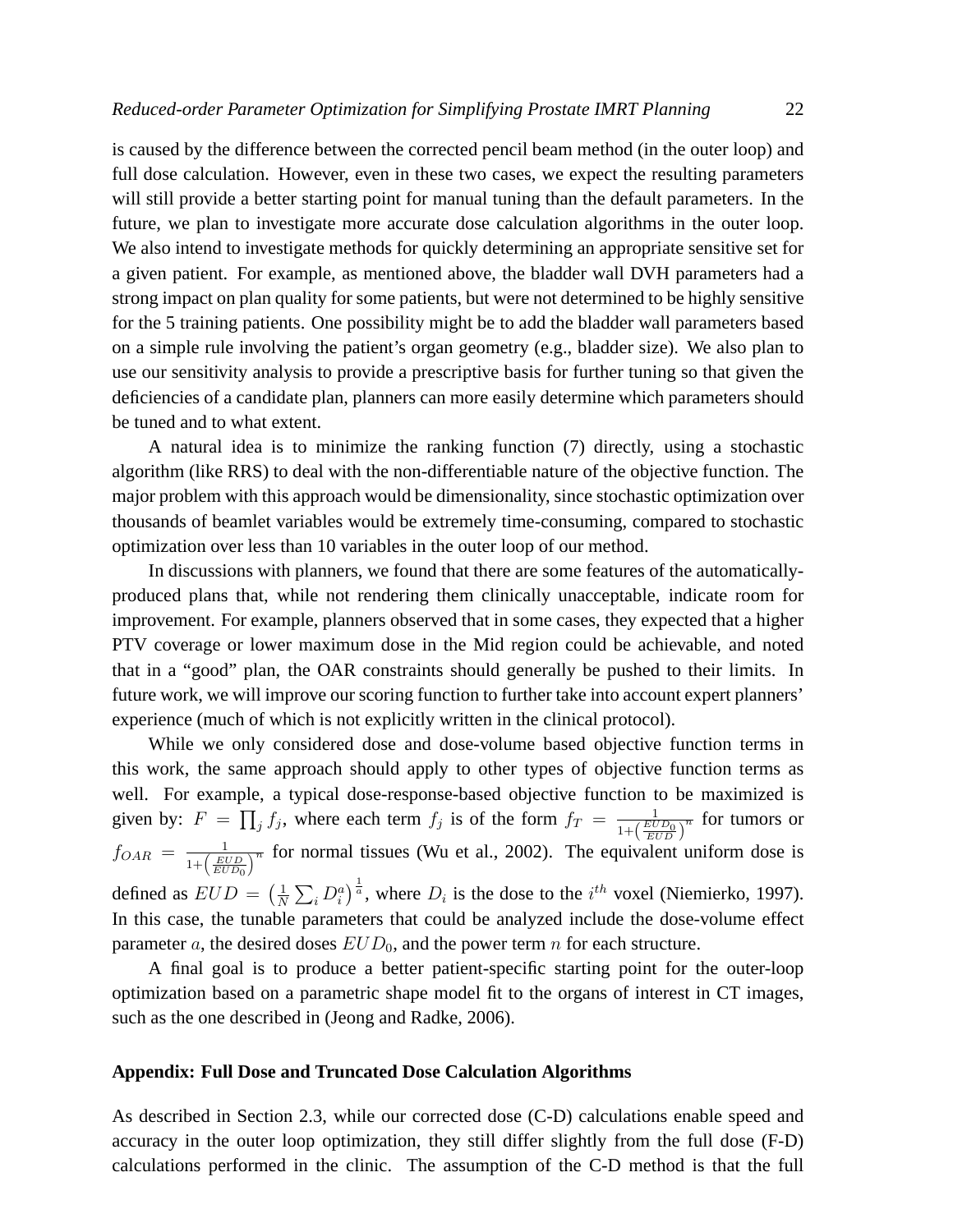and truncated doses are locally related by a scaling factor, which, for a given voxel, is approximately constant in optimized plans. As a result of this approximation, the dose outputs from RRS optimization and MSKCC full dose evaluation are not identical. Table 7 compares the dose statistics for 6 patients using both methods. The differences in extreme (i.e., maximum or minimum) dose statistics were generally larger than those in the other DVH statistics, as would be expected, since they only depend on the dose at one sample. In the Mid structure, doses were higher with F-D than with C-D, which makes sense since the Mid structure is thin and is surrounded by target that can scatter into it. For Patient 24, the mean values of the dose differences for all evaluation points in the PTV, rectal wall and bladder wall were -2.14, -1.58 and -0.84, respectively. The standard deviations of the differences were 0.81, 1.41 and 1.83, respectively. Such differences do not necessarily weaken the clinical value of the RRS results, as long as the RRS-generated plans have enough margin beyond the clinical constraints. For Patient 24, the DVH curves from RRS and full dose evaluation were almost identical, as illustrated in Figure 8. After full dose calculation, all the clinical constraints were still satisfied, which suggests that for this case, the approximate dose calculation was accurate enough for parameter optimization.

| Patient | $V_{95}^{PTV}$ |       | $D^{PTV}_{min}$ |       | $V_{54}^{rectwall}$ |       | $D_{max}^{rectwall}$ |        | $D_{max}^{mid}$ |        |
|---------|----------------|-------|-----------------|-------|---------------------|-------|----------------------|--------|-----------------|--------|
|         |                | $F-D$ | $C-D$           | $F-D$ | $C-D$               | $F-D$ | $C-D$                | $F-D$  | $C-D$           | $F-D$  |
|         | 0.94           | 0.97  | 82.67           | 82.93 | $0.51$ 0.53         |       | 97.36                | 100.26 | 99.73           | 104.81 |
| 7       | 0.99           | 0.98  | 84.79           | 82.51 | $0.50 \quad 0.52$   |       | 96.34                | 99.38  | 105.48          | 108.05 |
| 19      | 0.95           | 0.96  | 75.78           | 71.29 | $0.50 \quad 0.52$   |       | 99.45                | 98.96  | 103.16          | 106.56 |
| 23      | 0.94           | 0.95  | 71.44           | 69.23 | $0.55$ 0.54         |       | 100.47               | 101.59 | 102.90          | 105.59 |
| 24      | 0.91           | 0.93  | 77.94           | 79.61 | $0.52 \quad 0.52$   |       | 92.97                | 96.46  | 102.82          | 105.86 |
| 27      | 0.98           | 0.98  | 83.46           | 82.49 | 0.54                | 0.53  | 99.60                | 99.80  | 105.51          | 106.56 |

Table 7: Comparison of the doses from RRS plans using the corrected dose calculation algorithm (C-D), and doses from clinical evaluation using the full dose calculation algorithm (F-D). All doses are expressed as percentages.

# **Acknowledgments**

This work was supported by the National Cancer Institute under grant 5P01CA59017-13, and CenSSIS, the NSF Center for Subsurface Sensing and Imaging Systems, under the award EEC-9986821.

#### **References**

- M. Alber, M. Birkner, and F. Nüsslin. Tools for the analysis of dose optimization: II. sensitivity analysis. *Phys Med Biol.*, 47(4):265–270, April 2002.
- M. Alber and F. Nüsslin. Tools for the analysis of dose optimization: I. Effect-volume histogram. *Phys Med Biol.*, 47(14):2451–2458, July 2002.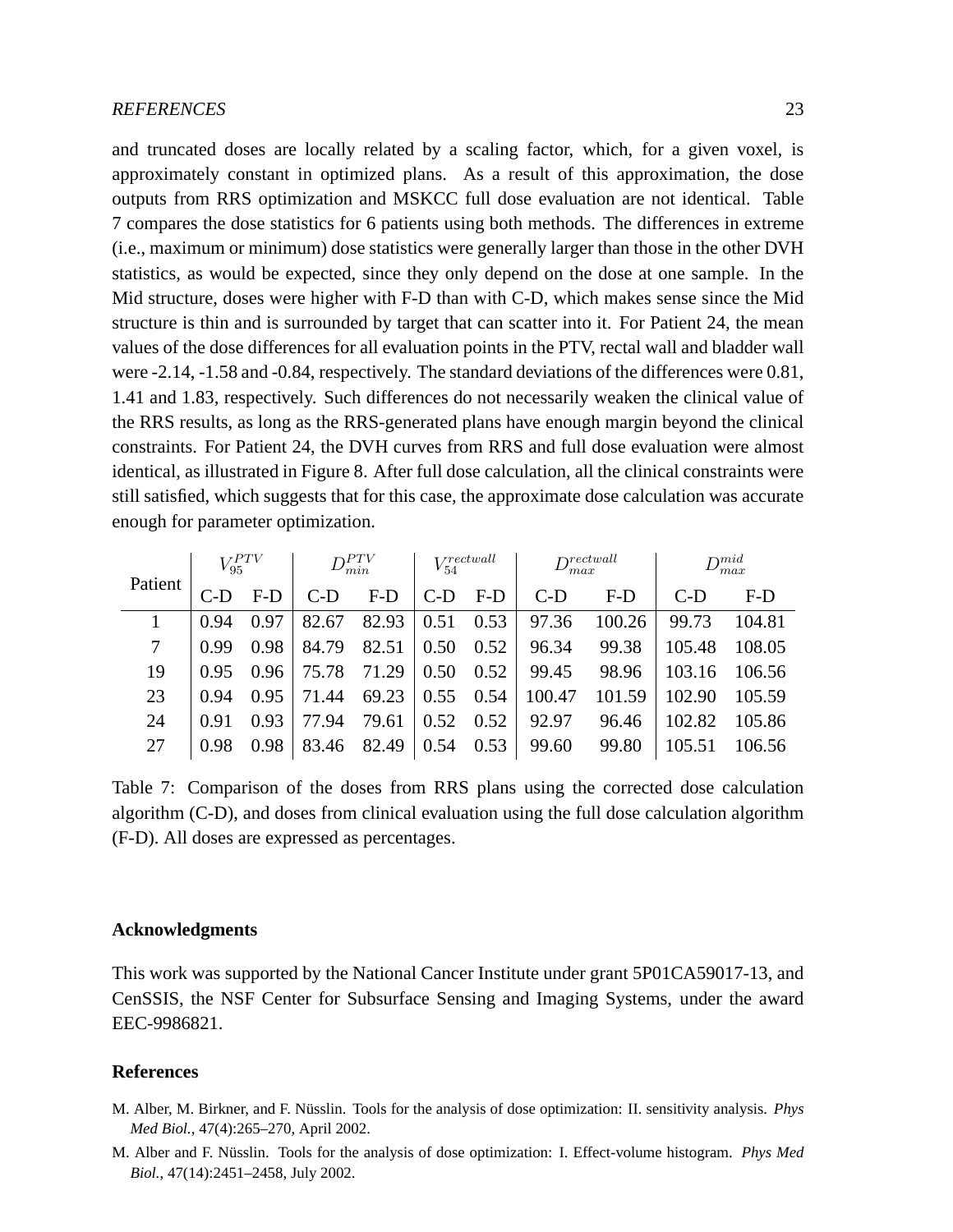

Figure 8: DVHs of the RRS plan using full dose (F-D) calculation (solid line) vs. the corrected-pencil-beam dose (C-D) calculation (dashed line), showing that the differences are slight.

- H. I. Amols and C. C. Ling. EUD but not QED. *International Journal of Radiation Oncology Biology Physics*, 52:1–2, 2002.
- J. Barbiere, M. Chan, J. Mechalakos, D. Cann, K. Schupak, and C. Burman. A parameter optimization algorithm for intensity-modulated radiotherapy prostate treatment planning. *Journal of Applied Clinical Medical Physics*, 3:227–234, 2002.
- J. L. Bedford and S. Webb. Elimination of importance factors for clinically accurate selection of beam orientations, beam weights, and wedge angles in conformal radiation therapy. *Medical Physics*, 30:1788– 1804, 2003.
- T. Bortfeld, K.-H. Kufer, M. Monz, A. Trofimov, and A. Niemierko. Problems with current IMRT prescription practices and planning systems [abstract]. *Medical Physics*, 31:1761, 2004.
- C. Cotrutz, M. Lahanas, C. Kappas, and D. Baltas. A multiobjective gradient based dose optimization algorithm for conformal radiotherapy. *Physics in Medicine and Biology*, 46:2161–2175, 2001.
- D. Craft, T. Halabi, and T. Bortfeld. Exploration of tradeoffs in intensity-modulated radiotherapy. *Phys. Med. Biol.*, 50(24):5857–5868, December 2005.
- M. A. Hunt, C.-Y. Hsiung, S. V. Spirou, C.-S. Chui, H. I. Amols, and C. C.Ling. Evaluation of concave dose distributions created using an inverse planning system. *International Journal of Radiation Oncology Biology Physics*, 54:953–962, 2002.
- Y. Jeong and R. J. Radke. Modeling inter- and intra-patient anatomical variation using a bilinear model. *Proceedings of the IEEE Computer Society Workshop on Mathematical Methods in Biomedical Image Analysis (MMBIA 06), in conjunction with CVPR 06, New York, NY*, 2006.
- M. L. Kessler, D. L. Mcshan, M. A. Epelman, K. A. Vineberg, A. Eisbruch, T. S. Lawrence, and B. A. Fraass. Costlets: A generalized approach to cost functions for automated optimization of IMRT treatment plans. *Optimization and Engineering*, 6(4):421–448, December 2005.
- M. Kutner, C. Nachtsheim, and J. Neter. *Applied Linear Regression Models*. McGraw-Hill, 2004.
- M. Langer, E. Lee, J. Deasy, R. Rardin, and J. Deye. Operations research applied to radiotherapy, an NCI-